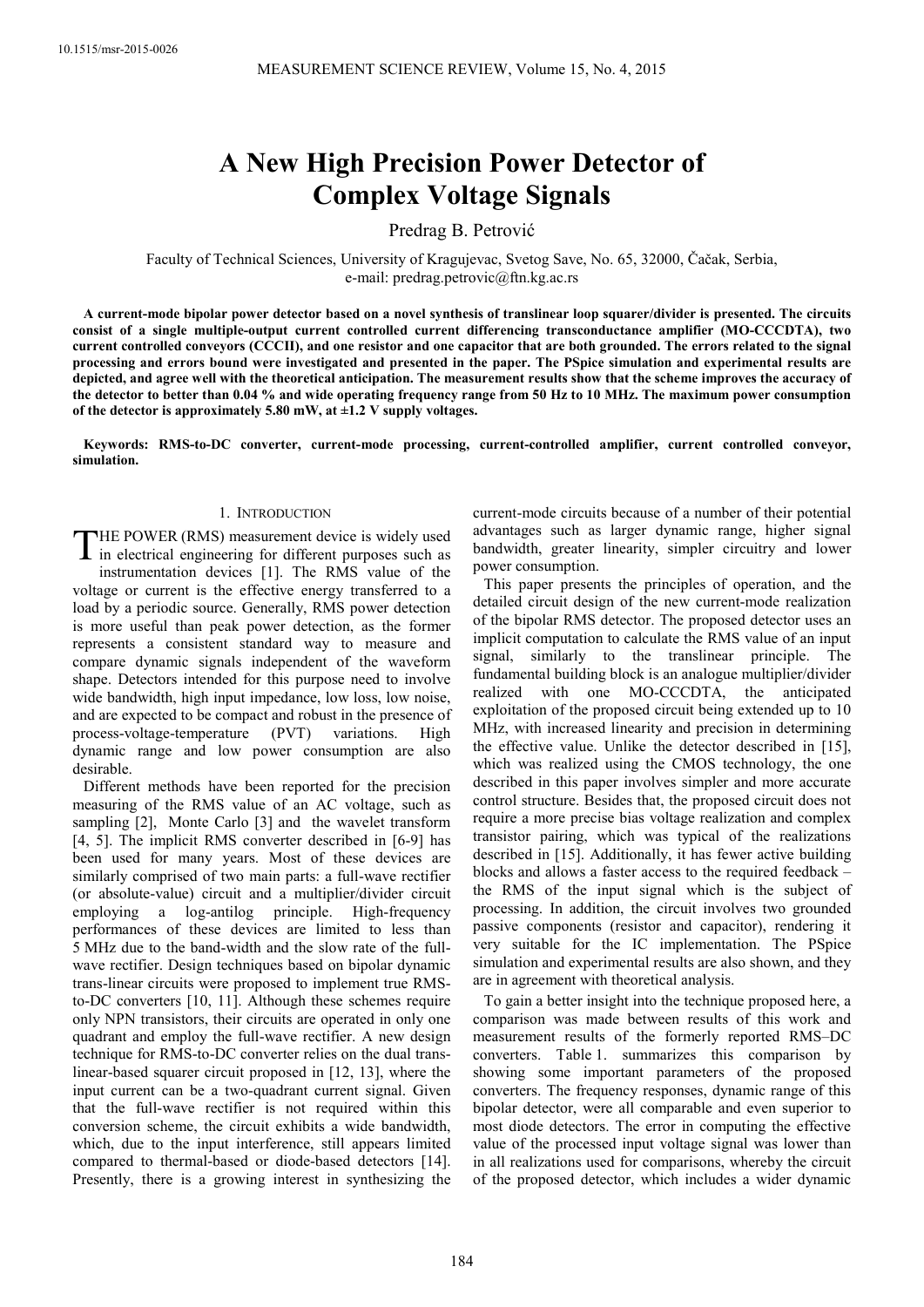range, is more facilitating for the realization compared to those described in [15, 24-26, 32]. Similarly, it does not require a specific compensation procedure as [27]. The detectors realized in CMOS technology offer a wider frequency range and lower power consumptions then the proposed RMS detector, but often demand narrow current or voltage range of the input signals.

Table 1. Comparison of performance of different RMS converters.

| Ref.<br>building blocks<br>Dyn.<br>Max.<br>Max.<br>Relative<br>Power<br>used<br>amplitude<br>range<br>frequency<br>error<br>consump.<br>DO-CCII, 3<br>1 MHz<br>1V<br>$0.05 \%$<br>$[15]$<br>OA, 3<br>24 dB<br>18.8 mW<br><b>MOSFET</b><br>SOI CMOS,<br>Schottky diode,<br>13 dB<br>30-50<br>$100 \text{ mV}$<br>N/A<br>24 mW<br>$[16]$<br>decoder<br>GHz<br>BJT current-<br>700 kHz-<br>mode squarer,<br>$0.1\%$<br>averaging and<br>20 dB<br>10 MHz<br>1 mA<br>$< 15$ mW<br>$[17]$<br>square root<br>circuits<br><b>CMOS</b><br>$3\%$<br>squarer/divider<br>11 dB<br>N/A<br>$[18]$<br>$30 \mu A$<br>$100 \mu W$<br>and LPF<br>125<br>UWB CMOS,<br>OA, level<br>20 dB<br>MHz-8.5<br>N/A<br>1.12%<br>$0.18$ mW<br>$[19]$<br>GHz<br>shifter<br>BiCMOS 2 TL,<br>$1.3$ GHz<br>$100 \text{ mV}$<br>$1\%$<br>N/A<br>$[20]$<br>2 V/I<br>40 dB<br>converters<br>500<br>$[21]$<br>DA, LogA, OA<br>N/A<br>22 dB<br>MHz-2<br>6 V<br>1.26 %<br>GHz<br>40dB<br>20 GHz<br>50 mV<br>1.12%<br>N/A<br><b>BiCMOS</b><br>$[22]$<br>Meyer detector<br>2 CCII, 2N+1<br>N/A<br>10 MHz<br>500 mV<br>$>1\%$<br>N/A<br>$[23]$<br><b>MOSFETs</b><br>3V<br>$0.5\%$<br>20 dB<br>8 MHz<br>$33$ mW<br>$[24]$<br>Squarer/divider,<br>3 OA<br><b>SRD</b><br>$[25]$<br>$2\%$<br>N/A<br>10 kHz<br>N/A<br>transconductor,<br>$20 \mu A$<br>LPF, MOS TL<br>2 CCII, 2<br>1 MHz<br>300 mV<br>$1\%$<br>N/A<br>15 dB<br>$[26]$<br>diodes.<br>CMOS current<br>sources,<br>N/A<br>$0.2 - 0.8$<br>2.3V<br>1.07%<br>3.36 mW<br>$[27]$<br>reference<br>sources, LPF<br>GHz<br>50 dB<br>$0.5 - 3$<br>1 V<br>N/A<br>$0.9$ mW<br>$[28]$<br>RF PD, LimA,<br>GHz<br>LogA<br>$2\%$<br>$[29]$<br>RF PD, LNA,<br>20 dB<br>$2.4$ GHz<br>$200 \text{ mV}$<br>$10 \text{ mW}$<br>PA, CM, LPF<br><b>CMOS</b><br>95 MHz<br>squaring<br>$(Iin=1mA)$<br>$[30]$<br>circuits, four<br>12 dB<br>66 MHz<br>$1500 \mu A$<br>$< 2\%$<br>$6.04$ nW<br>current mirrors<br>$(I_{in} = 500 \mu$<br>A)<br><b>CMOS</b><br>N/A<br>400 nA<br>1.5%<br>28 dB<br>$[31]$<br>squarer/divider<br>$1.5 \mu W$<br>and LPF<br>MTL-based<br>squaring<br>3%<br>circuit, LPF,<br>N/A<br>2 MHz<br>390 μA<br>2 mW<br>$[32]$<br>square-rooting<br>circuit<br>500 mV<br>This<br>CDTA <sub>, 2</sub><br>36 dB<br>10 MHz<br>0.04%<br>5.80 mW<br>CCCII<br>work | Type of active |  |  |  |
|-------------------------------------------------------------------------------------------------------------------------------------------------------------------------------------------------------------------------------------------------------------------------------------------------------------------------------------------------------------------------------------------------------------------------------------------------------------------------------------------------------------------------------------------------------------------------------------------------------------------------------------------------------------------------------------------------------------------------------------------------------------------------------------------------------------------------------------------------------------------------------------------------------------------------------------------------------------------------------------------------------------------------------------------------------------------------------------------------------------------------------------------------------------------------------------------------------------------------------------------------------------------------------------------------------------------------------------------------------------------------------------------------------------------------------------------------------------------------------------------------------------------------------------------------------------------------------------------------------------------------------------------------------------------------------------------------------------------------------------------------------------------------------------------------------------------------------------------------------------------------------------------------------------------------------------------------------------------------------------------------------------------------------------------------------------------------------------------------------------------------------------------------------------------------------------------------------------------------------------------------------------------|----------------|--|--|--|
|                                                                                                                                                                                                                                                                                                                                                                                                                                                                                                                                                                                                                                                                                                                                                                                                                                                                                                                                                                                                                                                                                                                                                                                                                                                                                                                                                                                                                                                                                                                                                                                                                                                                                                                                                                                                                                                                                                                                                                                                                                                                                                                                                                                                                                                                   |                |  |  |  |
|                                                                                                                                                                                                                                                                                                                                                                                                                                                                                                                                                                                                                                                                                                                                                                                                                                                                                                                                                                                                                                                                                                                                                                                                                                                                                                                                                                                                                                                                                                                                                                                                                                                                                                                                                                                                                                                                                                                                                                                                                                                                                                                                                                                                                                                                   |                |  |  |  |
|                                                                                                                                                                                                                                                                                                                                                                                                                                                                                                                                                                                                                                                                                                                                                                                                                                                                                                                                                                                                                                                                                                                                                                                                                                                                                                                                                                                                                                                                                                                                                                                                                                                                                                                                                                                                                                                                                                                                                                                                                                                                                                                                                                                                                                                                   |                |  |  |  |
|                                                                                                                                                                                                                                                                                                                                                                                                                                                                                                                                                                                                                                                                                                                                                                                                                                                                                                                                                                                                                                                                                                                                                                                                                                                                                                                                                                                                                                                                                                                                                                                                                                                                                                                                                                                                                                                                                                                                                                                                                                                                                                                                                                                                                                                                   |                |  |  |  |
|                                                                                                                                                                                                                                                                                                                                                                                                                                                                                                                                                                                                                                                                                                                                                                                                                                                                                                                                                                                                                                                                                                                                                                                                                                                                                                                                                                                                                                                                                                                                                                                                                                                                                                                                                                                                                                                                                                                                                                                                                                                                                                                                                                                                                                                                   |                |  |  |  |
|                                                                                                                                                                                                                                                                                                                                                                                                                                                                                                                                                                                                                                                                                                                                                                                                                                                                                                                                                                                                                                                                                                                                                                                                                                                                                                                                                                                                                                                                                                                                                                                                                                                                                                                                                                                                                                                                                                                                                                                                                                                                                                                                                                                                                                                                   |                |  |  |  |
|                                                                                                                                                                                                                                                                                                                                                                                                                                                                                                                                                                                                                                                                                                                                                                                                                                                                                                                                                                                                                                                                                                                                                                                                                                                                                                                                                                                                                                                                                                                                                                                                                                                                                                                                                                                                                                                                                                                                                                                                                                                                                                                                                                                                                                                                   |                |  |  |  |
|                                                                                                                                                                                                                                                                                                                                                                                                                                                                                                                                                                                                                                                                                                                                                                                                                                                                                                                                                                                                                                                                                                                                                                                                                                                                                                                                                                                                                                                                                                                                                                                                                                                                                                                                                                                                                                                                                                                                                                                                                                                                                                                                                                                                                                                                   |                |  |  |  |
|                                                                                                                                                                                                                                                                                                                                                                                                                                                                                                                                                                                                                                                                                                                                                                                                                                                                                                                                                                                                                                                                                                                                                                                                                                                                                                                                                                                                                                                                                                                                                                                                                                                                                                                                                                                                                                                                                                                                                                                                                                                                                                                                                                                                                                                                   |                |  |  |  |
|                                                                                                                                                                                                                                                                                                                                                                                                                                                                                                                                                                                                                                                                                                                                                                                                                                                                                                                                                                                                                                                                                                                                                                                                                                                                                                                                                                                                                                                                                                                                                                                                                                                                                                                                                                                                                                                                                                                                                                                                                                                                                                                                                                                                                                                                   |                |  |  |  |
|                                                                                                                                                                                                                                                                                                                                                                                                                                                                                                                                                                                                                                                                                                                                                                                                                                                                                                                                                                                                                                                                                                                                                                                                                                                                                                                                                                                                                                                                                                                                                                                                                                                                                                                                                                                                                                                                                                                                                                                                                                                                                                                                                                                                                                                                   |                |  |  |  |
|                                                                                                                                                                                                                                                                                                                                                                                                                                                                                                                                                                                                                                                                                                                                                                                                                                                                                                                                                                                                                                                                                                                                                                                                                                                                                                                                                                                                                                                                                                                                                                                                                                                                                                                                                                                                                                                                                                                                                                                                                                                                                                                                                                                                                                                                   |                |  |  |  |
|                                                                                                                                                                                                                                                                                                                                                                                                                                                                                                                                                                                                                                                                                                                                                                                                                                                                                                                                                                                                                                                                                                                                                                                                                                                                                                                                                                                                                                                                                                                                                                                                                                                                                                                                                                                                                                                                                                                                                                                                                                                                                                                                                                                                                                                                   |                |  |  |  |
|                                                                                                                                                                                                                                                                                                                                                                                                                                                                                                                                                                                                                                                                                                                                                                                                                                                                                                                                                                                                                                                                                                                                                                                                                                                                                                                                                                                                                                                                                                                                                                                                                                                                                                                                                                                                                                                                                                                                                                                                                                                                                                                                                                                                                                                                   |                |  |  |  |
|                                                                                                                                                                                                                                                                                                                                                                                                                                                                                                                                                                                                                                                                                                                                                                                                                                                                                                                                                                                                                                                                                                                                                                                                                                                                                                                                                                                                                                                                                                                                                                                                                                                                                                                                                                                                                                                                                                                                                                                                                                                                                                                                                                                                                                                                   |                |  |  |  |
|                                                                                                                                                                                                                                                                                                                                                                                                                                                                                                                                                                                                                                                                                                                                                                                                                                                                                                                                                                                                                                                                                                                                                                                                                                                                                                                                                                                                                                                                                                                                                                                                                                                                                                                                                                                                                                                                                                                                                                                                                                                                                                                                                                                                                                                                   |                |  |  |  |
|                                                                                                                                                                                                                                                                                                                                                                                                                                                                                                                                                                                                                                                                                                                                                                                                                                                                                                                                                                                                                                                                                                                                                                                                                                                                                                                                                                                                                                                                                                                                                                                                                                                                                                                                                                                                                                                                                                                                                                                                                                                                                                                                                                                                                                                                   |                |  |  |  |
|                                                                                                                                                                                                                                                                                                                                                                                                                                                                                                                                                                                                                                                                                                                                                                                                                                                                                                                                                                                                                                                                                                                                                                                                                                                                                                                                                                                                                                                                                                                                                                                                                                                                                                                                                                                                                                                                                                                                                                                                                                                                                                                                                                                                                                                                   |                |  |  |  |
|                                                                                                                                                                                                                                                                                                                                                                                                                                                                                                                                                                                                                                                                                                                                                                                                                                                                                                                                                                                                                                                                                                                                                                                                                                                                                                                                                                                                                                                                                                                                                                                                                                                                                                                                                                                                                                                                                                                                                                                                                                                                                                                                                                                                                                                                   |                |  |  |  |
|                                                                                                                                                                                                                                                                                                                                                                                                                                                                                                                                                                                                                                                                                                                                                                                                                                                                                                                                                                                                                                                                                                                                                                                                                                                                                                                                                                                                                                                                                                                                                                                                                                                                                                                                                                                                                                                                                                                                                                                                                                                                                                                                                                                                                                                                   |                |  |  |  |
|                                                                                                                                                                                                                                                                                                                                                                                                                                                                                                                                                                                                                                                                                                                                                                                                                                                                                                                                                                                                                                                                                                                                                                                                                                                                                                                                                                                                                                                                                                                                                                                                                                                                                                                                                                                                                                                                                                                                                                                                                                                                                                                                                                                                                                                                   |                |  |  |  |
|                                                                                                                                                                                                                                                                                                                                                                                                                                                                                                                                                                                                                                                                                                                                                                                                                                                                                                                                                                                                                                                                                                                                                                                                                                                                                                                                                                                                                                                                                                                                                                                                                                                                                                                                                                                                                                                                                                                                                                                                                                                                                                                                                                                                                                                                   |                |  |  |  |
|                                                                                                                                                                                                                                                                                                                                                                                                                                                                                                                                                                                                                                                                                                                                                                                                                                                                                                                                                                                                                                                                                                                                                                                                                                                                                                                                                                                                                                                                                                                                                                                                                                                                                                                                                                                                                                                                                                                                                                                                                                                                                                                                                                                                                                                                   |                |  |  |  |
|                                                                                                                                                                                                                                                                                                                                                                                                                                                                                                                                                                                                                                                                                                                                                                                                                                                                                                                                                                                                                                                                                                                                                                                                                                                                                                                                                                                                                                                                                                                                                                                                                                                                                                                                                                                                                                                                                                                                                                                                                                                                                                                                                                                                                                                                   |                |  |  |  |
|                                                                                                                                                                                                                                                                                                                                                                                                                                                                                                                                                                                                                                                                                                                                                                                                                                                                                                                                                                                                                                                                                                                                                                                                                                                                                                                                                                                                                                                                                                                                                                                                                                                                                                                                                                                                                                                                                                                                                                                                                                                                                                                                                                                                                                                                   |                |  |  |  |
|                                                                                                                                                                                                                                                                                                                                                                                                                                                                                                                                                                                                                                                                                                                                                                                                                                                                                                                                                                                                                                                                                                                                                                                                                                                                                                                                                                                                                                                                                                                                                                                                                                                                                                                                                                                                                                                                                                                                                                                                                                                                                                                                                                                                                                                                   |                |  |  |  |
|                                                                                                                                                                                                                                                                                                                                                                                                                                                                                                                                                                                                                                                                                                                                                                                                                                                                                                                                                                                                                                                                                                                                                                                                                                                                                                                                                                                                                                                                                                                                                                                                                                                                                                                                                                                                                                                                                                                                                                                                                                                                                                                                                                                                                                                                   |                |  |  |  |
|                                                                                                                                                                                                                                                                                                                                                                                                                                                                                                                                                                                                                                                                                                                                                                                                                                                                                                                                                                                                                                                                                                                                                                                                                                                                                                                                                                                                                                                                                                                                                                                                                                                                                                                                                                                                                                                                                                                                                                                                                                                                                                                                                                                                                                                                   |                |  |  |  |
|                                                                                                                                                                                                                                                                                                                                                                                                                                                                                                                                                                                                                                                                                                                                                                                                                                                                                                                                                                                                                                                                                                                                                                                                                                                                                                                                                                                                                                                                                                                                                                                                                                                                                                                                                                                                                                                                                                                                                                                                                                                                                                                                                                                                                                                                   |                |  |  |  |
|                                                                                                                                                                                                                                                                                                                                                                                                                                                                                                                                                                                                                                                                                                                                                                                                                                                                                                                                                                                                                                                                                                                                                                                                                                                                                                                                                                                                                                                                                                                                                                                                                                                                                                                                                                                                                                                                                                                                                                                                                                                                                                                                                                                                                                                                   |                |  |  |  |
|                                                                                                                                                                                                                                                                                                                                                                                                                                                                                                                                                                                                                                                                                                                                                                                                                                                                                                                                                                                                                                                                                                                                                                                                                                                                                                                                                                                                                                                                                                                                                                                                                                                                                                                                                                                                                                                                                                                                                                                                                                                                                                                                                                                                                                                                   |                |  |  |  |
|                                                                                                                                                                                                                                                                                                                                                                                                                                                                                                                                                                                                                                                                                                                                                                                                                                                                                                                                                                                                                                                                                                                                                                                                                                                                                                                                                                                                                                                                                                                                                                                                                                                                                                                                                                                                                                                                                                                                                                                                                                                                                                                                                                                                                                                                   |                |  |  |  |
|                                                                                                                                                                                                                                                                                                                                                                                                                                                                                                                                                                                                                                                                                                                                                                                                                                                                                                                                                                                                                                                                                                                                                                                                                                                                                                                                                                                                                                                                                                                                                                                                                                                                                                                                                                                                                                                                                                                                                                                                                                                                                                                                                                                                                                                                   |                |  |  |  |
|                                                                                                                                                                                                                                                                                                                                                                                                                                                                                                                                                                                                                                                                                                                                                                                                                                                                                                                                                                                                                                                                                                                                                                                                                                                                                                                                                                                                                                                                                                                                                                                                                                                                                                                                                                                                                                                                                                                                                                                                                                                                                                                                                                                                                                                                   |                |  |  |  |
|                                                                                                                                                                                                                                                                                                                                                                                                                                                                                                                                                                                                                                                                                                                                                                                                                                                                                                                                                                                                                                                                                                                                                                                                                                                                                                                                                                                                                                                                                                                                                                                                                                                                                                                                                                                                                                                                                                                                                                                                                                                                                                                                                                                                                                                                   |                |  |  |  |
|                                                                                                                                                                                                                                                                                                                                                                                                                                                                                                                                                                                                                                                                                                                                                                                                                                                                                                                                                                                                                                                                                                                                                                                                                                                                                                                                                                                                                                                                                                                                                                                                                                                                                                                                                                                                                                                                                                                                                                                                                                                                                                                                                                                                                                                                   |                |  |  |  |
|                                                                                                                                                                                                                                                                                                                                                                                                                                                                                                                                                                                                                                                                                                                                                                                                                                                                                                                                                                                                                                                                                                                                                                                                                                                                                                                                                                                                                                                                                                                                                                                                                                                                                                                                                                                                                                                                                                                                                                                                                                                                                                                                                                                                                                                                   |                |  |  |  |
|                                                                                                                                                                                                                                                                                                                                                                                                                                                                                                                                                                                                                                                                                                                                                                                                                                                                                                                                                                                                                                                                                                                                                                                                                                                                                                                                                                                                                                                                                                                                                                                                                                                                                                                                                                                                                                                                                                                                                                                                                                                                                                                                                                                                                                                                   |                |  |  |  |
|                                                                                                                                                                                                                                                                                                                                                                                                                                                                                                                                                                                                                                                                                                                                                                                                                                                                                                                                                                                                                                                                                                                                                                                                                                                                                                                                                                                                                                                                                                                                                                                                                                                                                                                                                                                                                                                                                                                                                                                                                                                                                                                                                                                                                                                                   |                |  |  |  |
|                                                                                                                                                                                                                                                                                                                                                                                                                                                                                                                                                                                                                                                                                                                                                                                                                                                                                                                                                                                                                                                                                                                                                                                                                                                                                                                                                                                                                                                                                                                                                                                                                                                                                                                                                                                                                                                                                                                                                                                                                                                                                                                                                                                                                                                                   |                |  |  |  |
|                                                                                                                                                                                                                                                                                                                                                                                                                                                                                                                                                                                                                                                                                                                                                                                                                                                                                                                                                                                                                                                                                                                                                                                                                                                                                                                                                                                                                                                                                                                                                                                                                                                                                                                                                                                                                                                                                                                                                                                                                                                                                                                                                                                                                                                                   |                |  |  |  |
|                                                                                                                                                                                                                                                                                                                                                                                                                                                                                                                                                                                                                                                                                                                                                                                                                                                                                                                                                                                                                                                                                                                                                                                                                                                                                                                                                                                                                                                                                                                                                                                                                                                                                                                                                                                                                                                                                                                                                                                                                                                                                                                                                                                                                                                                   |                |  |  |  |
|                                                                                                                                                                                                                                                                                                                                                                                                                                                                                                                                                                                                                                                                                                                                                                                                                                                                                                                                                                                                                                                                                                                                                                                                                                                                                                                                                                                                                                                                                                                                                                                                                                                                                                                                                                                                                                                                                                                                                                                                                                                                                                                                                                                                                                                                   |                |  |  |  |
|                                                                                                                                                                                                                                                                                                                                                                                                                                                                                                                                                                                                                                                                                                                                                                                                                                                                                                                                                                                                                                                                                                                                                                                                                                                                                                                                                                                                                                                                                                                                                                                                                                                                                                                                                                                                                                                                                                                                                                                                                                                                                                                                                                                                                                                                   |                |  |  |  |
|                                                                                                                                                                                                                                                                                                                                                                                                                                                                                                                                                                                                                                                                                                                                                                                                                                                                                                                                                                                                                                                                                                                                                                                                                                                                                                                                                                                                                                                                                                                                                                                                                                                                                                                                                                                                                                                                                                                                                                                                                                                                                                                                                                                                                                                                   |                |  |  |  |
|                                                                                                                                                                                                                                                                                                                                                                                                                                                                                                                                                                                                                                                                                                                                                                                                                                                                                                                                                                                                                                                                                                                                                                                                                                                                                                                                                                                                                                                                                                                                                                                                                                                                                                                                                                                                                                                                                                                                                                                                                                                                                                                                                                                                                                                                   |                |  |  |  |
|                                                                                                                                                                                                                                                                                                                                                                                                                                                                                                                                                                                                                                                                                                                                                                                                                                                                                                                                                                                                                                                                                                                                                                                                                                                                                                                                                                                                                                                                                                                                                                                                                                                                                                                                                                                                                                                                                                                                                                                                                                                                                                                                                                                                                                                                   |                |  |  |  |
|                                                                                                                                                                                                                                                                                                                                                                                                                                                                                                                                                                                                                                                                                                                                                                                                                                                                                                                                                                                                                                                                                                                                                                                                                                                                                                                                                                                                                                                                                                                                                                                                                                                                                                                                                                                                                                                                                                                                                                                                                                                                                                                                                                                                                                                                   |                |  |  |  |
|                                                                                                                                                                                                                                                                                                                                                                                                                                                                                                                                                                                                                                                                                                                                                                                                                                                                                                                                                                                                                                                                                                                                                                                                                                                                                                                                                                                                                                                                                                                                                                                                                                                                                                                                                                                                                                                                                                                                                                                                                                                                                                                                                                                                                                                                   |                |  |  |  |
|                                                                                                                                                                                                                                                                                                                                                                                                                                                                                                                                                                                                                                                                                                                                                                                                                                                                                                                                                                                                                                                                                                                                                                                                                                                                                                                                                                                                                                                                                                                                                                                                                                                                                                                                                                                                                                                                                                                                                                                                                                                                                                                                                                                                                                                                   |                |  |  |  |
|                                                                                                                                                                                                                                                                                                                                                                                                                                                                                                                                                                                                                                                                                                                                                                                                                                                                                                                                                                                                                                                                                                                                                                                                                                                                                                                                                                                                                                                                                                                                                                                                                                                                                                                                                                                                                                                                                                                                                                                                                                                                                                                                                                                                                                                                   |                |  |  |  |
|                                                                                                                                                                                                                                                                                                                                                                                                                                                                                                                                                                                                                                                                                                                                                                                                                                                                                                                                                                                                                                                                                                                                                                                                                                                                                                                                                                                                                                                                                                                                                                                                                                                                                                                                                                                                                                                                                                                                                                                                                                                                                                                                                                                                                                                                   |                |  |  |  |
|                                                                                                                                                                                                                                                                                                                                                                                                                                                                                                                                                                                                                                                                                                                                                                                                                                                                                                                                                                                                                                                                                                                                                                                                                                                                                                                                                                                                                                                                                                                                                                                                                                                                                                                                                                                                                                                                                                                                                                                                                                                                                                                                                                                                                                                                   |                |  |  |  |

#### 2. PROPOSED DETECTOR CIRCUITS

The proposed current-mode RMS detector using the MO-CCCDTA and MO-CCCIIs [33] is shown in Fig.1. MO-CCCDTA properties are similar to conventional CDTA, except for the fact that input voltages of MO-CCCDTA are not zero and the MO-CCCDTA has finite input resistances  $R_p$  and  $R_p$  at the *p* and *n* input terminals, respectively. These parasitic resistances are equal and can be controlled by the bias current  $I_P$ ,  $R_p = R_n = V_T/(2I_P)$  (Fig.3.), where  $V_T =$ 26 mV at  $27^{\circ}$ C is the usual thermal voltage given by  $kT/q$ ,  $k =$ Boltzmann's constant =  $1.38 \times 10^{-23}$  J/K,  $T =$  absolute temperature (in Kelvin), and  $q = 1.6 \times 10^{-19}$  C. In [34],

confirmation is given of linear dependence of input resistances  $R_p$  and  $R_n$  on the bias current  $I_p$ , in the range between 0.1 µA and 1000 µA, over a wide temperature range. These resistances can be independently controlled – in this scenario, however, the input rate of MO-CCCDTA becomes much more complex for implementation. In addition to this, in the proposed detector circuit this rate is operated in the current mode, so that there is no special need for their controllability from the aspect of improving the convertor's performance. In the case of processing current input signals, voltage to current converter in the proposed power detector circuits is not required (MO-CCCII in Fig.1.) and the realization is consequently much simpler.



Fig.1. The proposed RMS circuit.

Using the standard notation for the MO-CCCDTA, the circuit is characterized by the following constitutive equations (Fig.2.a)) [34]:

$$
v_p = v_n = 0; i_z = i_p - i_n, and i_x = g_m v_z = g_m Z_z i_z
$$
 (1)

where *p* and *n* are input terminals, *z* and  $\pm x$  are output terminals,  $g_m$  is the transconductance gain, and  $Z_z$  is external impedance connected at the terminal *z*. Based on the expressions above, the current flow out of the terminal  $z(i_z)$ is a difference between the input currents through the terminals *p* and *n* ( $i_p - i_n$ ). The voltage drop at the terminal *z* is transferred to the current at the terminal  $x$  ( $i_x$ ) by a transconductance gain (*gm*) of the CDTA. These currents, which are copied to a general number of output current terminals *x*, are equal in magnitude, but flow in opposite directions. From the point of view of  $i_p$ ,  $i_n$  and  $i_x$ , currents, the circuit operates as a current-mode amplifier. Its gain is given by the product of external impendence and internal transconductance. When the *z*-terminal voltage is maintained within relatively low levels, the circuit operation approaches the ideal current mode.



Fig.2. Electrical symbols of MO-CDTA and MO-CCCII.

Although there are several techniques to realize the CDTA, one of the possible bipolar realizations is shown in Fig.3. [35].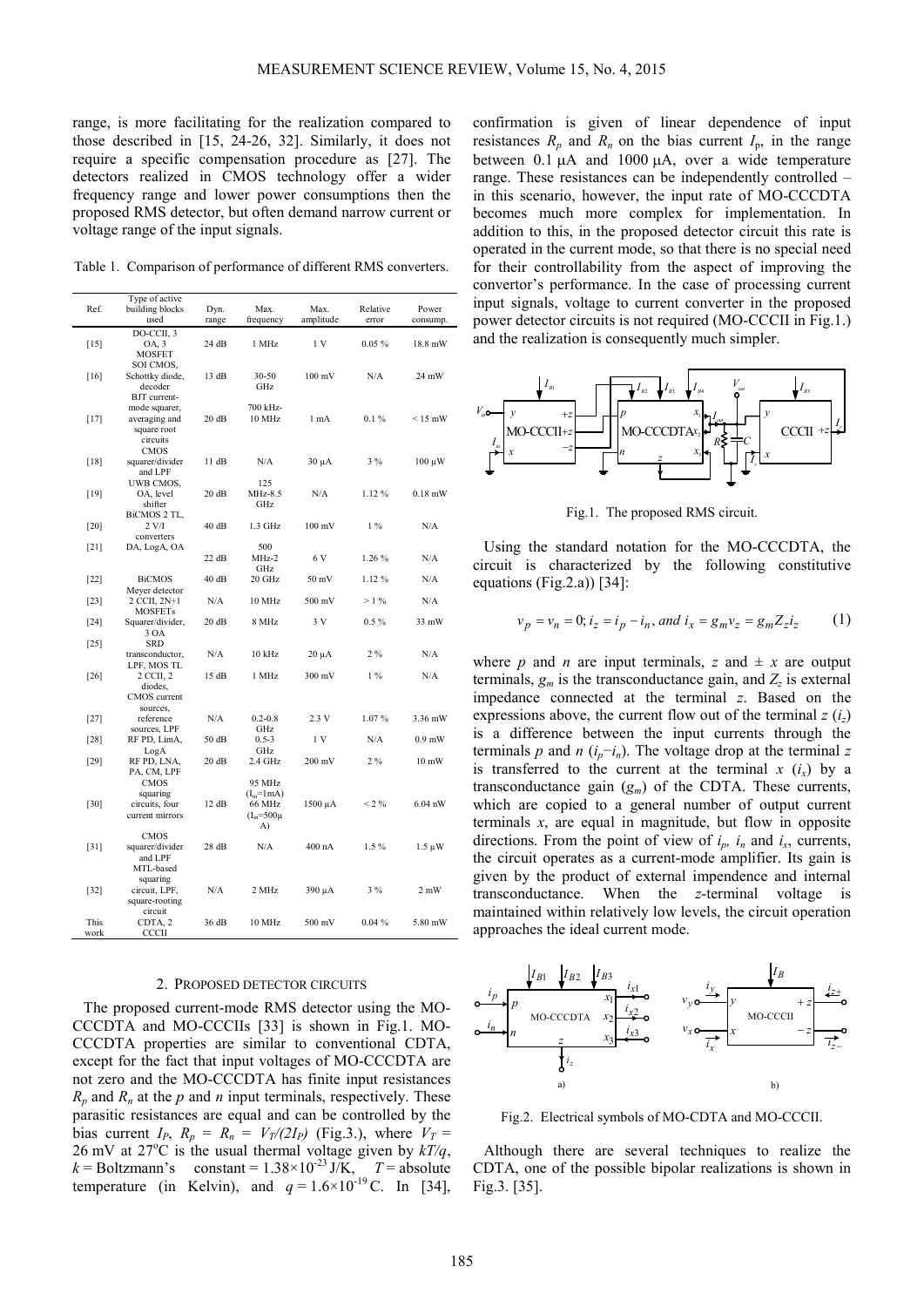

Fig.3. Bipolar realization of MO-CCCDTA.

It mainly consists of a current-differencing circuit formed by two current followers, a basic current mirror and multiple-output transconductance amplifier. In this case, the transconductance gain  $g_m$  of the CDTA is directly proportional to the external bias current  $I_B$  (three bias currents  $I_{B2}$ ,  $I_{B3}$  and  $I_{B4}$  in case of the converter circuits proposed here, Fig.1.), which can be written by:

$$
g_m = \frac{I_B}{2V_T} \tag{2}
$$

At the circuit shown in Fig.1. the outputs of MO-CCCII and CCCII are directly driving bias inputs of the CCCDTA, which has been also used in certain realizations based on the use of CDTA [36-39] which have been confirmed thus far. This approach induces no problems in BJT operation, i.e. it does not affect their working regime due to the fact that the bias currents introduced in this manner are used to define the value of the transconductance gains. This has been confirmed by the recorded DC transfer characteristics of these realizations.

Generally, a MO-CCCII is a multiple-terminal active building block, as shown in Fig.1. The port relations of the MO-CCCII (Fig.2.b)) can be presented by the following equation:

$$
i_y = 0; v_x = v_y + i_x R_x; i_{z+} = +i_x; i_{z-} = -i_x \tag{3}
$$

The electrical symbol of the MO-CCCII is shown in Fig.2.b), while the schematic bipolar realization is shown in Fig.4. In this case, the input resistance  $R_x$  at the terminal  $x$ can be expressed by:

$$
R_x = \frac{V_T}{2I_B} \tag{4}
$$

where  $V_T$  is the thermal voltage and  $I_B$  ( $I_{B1}$  and  $I_{B5}$  in the proposed realization, Fig.1.) is the bias current of the conveyor which is tunable over several decades [40-42].



Fig.4. Bipolar realization of MO-CCCII.

By the routine analysis of the proposed RMS circuit shown in Fig.1. and using the properties of MO-CCCDTA and MO-CCCII, the output current at *z* terminal of MO-CCCDTA is obtained by:

$$
I_z = I_{in} = I_{x3} \tag{5}
$$

The output voltage at *z* terminal  $(V<sub>z</sub>)$  of MO-CCCDTA equals:

$$
V_z = \frac{I_{x3}}{g_{m3}} = \frac{2V_T I_{in}}{I_r}
$$
 (6)

Fig.1. infers that  $I_{B2} = I_{in}$ ,  $I_{B3} = -I_{in}$ , and  $I_{B4} = I_r$ . Thus, the  $I_{x1}$  and  $I_{x2}$  can be obtained by:

$$
I_{x1} = \begin{cases} g_{m1}V_z = \frac{I_{in}^2}{I_r} \text{ if } I_{in} \succ 0\\ 0 \text{ if } I_{in} \prec 0\\ 0 \text{ if } I_{in} \succ 0 \end{cases}
$$
(7)  

$$
I_{x2} = \begin{cases} 0 \text{ if } I_{in} \succ 0\\ g_{m2}V_z = \frac{I_{in}^2}{I_r} \text{ if } I_{in} \prec 0 \end{cases}
$$

The above equation defines the output current *Iout* as:

$$
I_{out} = I_{x1} + I_{x2} = \frac{I_{in}^2}{I_r} = \frac{R_{x2}}{R_{in}^2} \frac{V_{in}^2}{V_{out}}
$$
(8)

where  $R_{in} = R_{xI}$ . The current  $I_{out}$  is then converted to the output voltage, *Vout*, with an implied low-pass filtering function. We can recognize that the output current-tovoltage conversion (with second CCCII) establishes a differential equation relating the current, *Iout*, to the output voltage, *Vout*, i.e. [43]:

$$
\dot{V}_{out}(t) + \omega_0 V_{out}(t) = \frac{1}{C} I_{out}(t), \omega_0 = \frac{1}{RC}
$$
 (9)

A simple way to obtain this equation is to determine the transfer function relating  $I_{out}$  to  $V_{out}$ , and then take this back to the time domain. Equation (9) is the generic time-domain description of a low-pass filter, where the coefficient of the undifferentiated term on the LHS of the equation equals the filter cut-off frequency. Equation (8) can subsequently be combined with the above to obtain:

$$
\dot{V}_{out}(t) + \omega_o V_{out}(t) = \frac{1}{R_1 C} \frac{V_{in}^2(t)}{V_{out}(t)}; \quad R_1 = \frac{R_{in}^2}{R_{x2}}
$$
(10)

We may now multiply both sides of the equation by 2*Vout* and make a simple observation incorporated into the final result:

$$
2V_{out}(t)\dot{V}_{out}(t) + 2\omega_o V_{out}^2(t) = \frac{2}{R_1C}V_{in}^2(t) \Rightarrow
$$
  
\n
$$
\frac{d}{dt}(V_{out}^2(t)) + 2\omega_o(V_{out}^2(t)) = \frac{2}{R_1C}V_{in}^2(t)
$$
\n(11)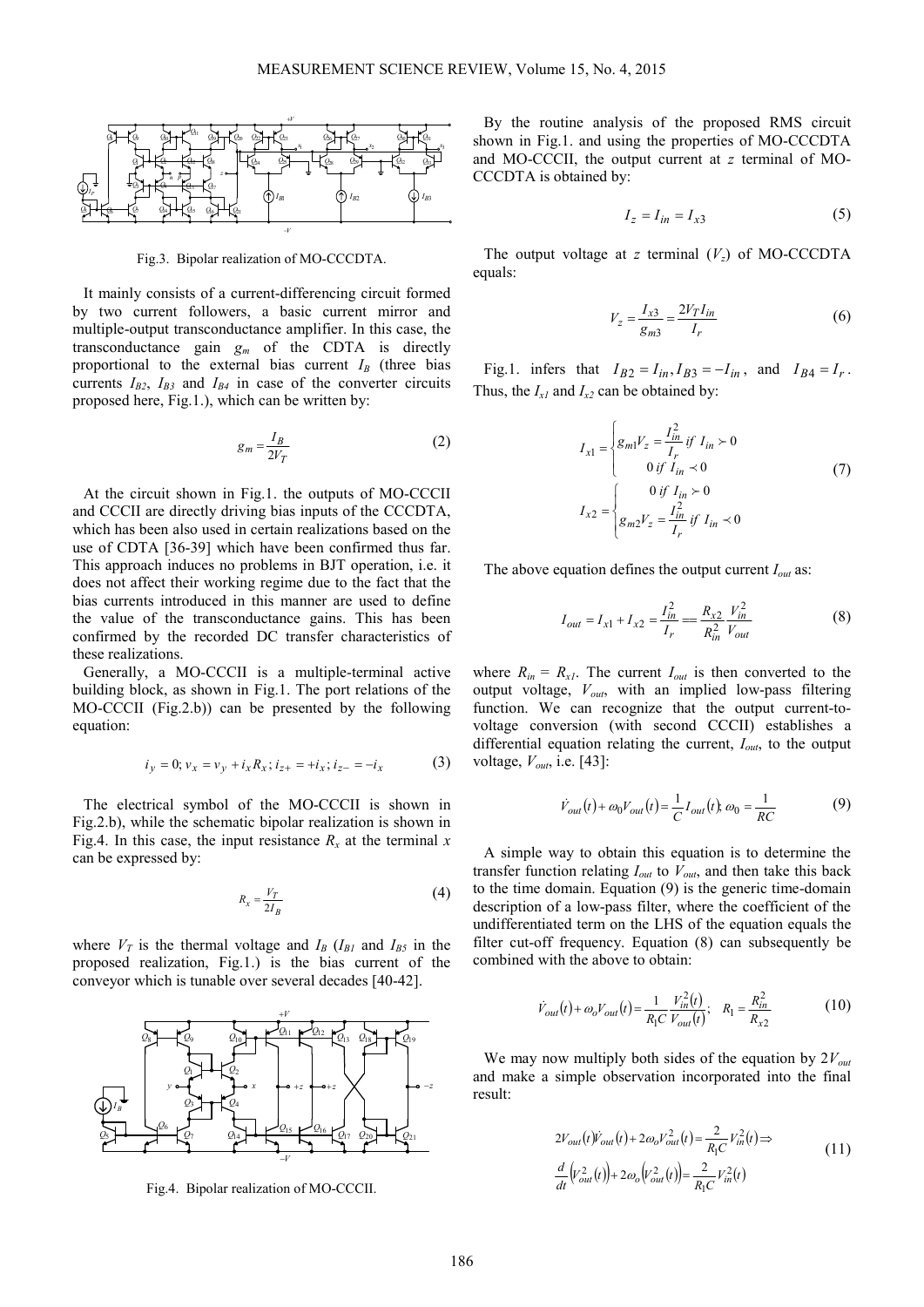Equation (11) is a first-order differential equation relating  $(V_{out})^2$  and  $(V_{in})^2$ , having the same form as (9). Therefore, the square of the output is a low-pass filtered version of the square of the input. Based on  $(11)$ , we can assume that:

$$
V_{out}^{2}(t) = \frac{2}{R_{1}C} \int_{0}^{t} e^{-2\omega_{0}(t-\tau)} V_{in}^{2}(\tau) d\tau
$$
 (12)

The equation above (convolution integral) implies that if the square root of both sides is considered, the output is the root mean square of the input voltage, where the integral is assumed to compute mean value function. The implied filtering function is given by:

$$
H(s) = \frac{R}{R_1} \frac{\omega_{3db}}{s + \omega_{3db}}, \text{ where } \omega_{3db} = \frac{2}{RC} \tag{13}
$$

The low-pass filter performs averaging of the RMS function and needs to be of a lower corner frequency than the lowest frequency of interest. For line frequency measurements, this filter is simply too large to implement on-chip, but the proposed detector requires only one capacitor on the output to implement the low-pass filter. This capacitor can be selected by the user, depending on frequency range and settling time requirements. Low-pass filtering of the square of the input sine functions with some amplitude *V*, frequency *f*, and phase shift  $\phi$ ,  $(V_{in}(t))$  =  $V\cos(\omega t + \phi)$ , as suggested by (11), yields a time function  $y(t)$  given by:

$$
y(t) = \frac{V^2}{2} \left( 1 + \frac{1}{\sqrt{1 + (2\omega/\omega_{3db})^2}} \cos(2\omega t) \right) = V_{out}^2(t)
$$
\n(14)

As an example, time functions, defined by equations (12) and (14), with amplitude and frequency of an input signal of 1 V and 50 Hz, respectively, and  $\omega_0$ =100 rad/s are shown in Fig.5. As for the RMS value and output signal ripple  $V_{out}(t)$ (upon vanishing of the transients), both functions are equivalent. The input phase shift, such as the net phase shift, after filtering of the second harmonic, yields zero phase, thereby simplifying the form of  $y(t)$  without losing generality. *R/R1* was set to unity for simplicity reasons.



Fig.5. Time functions defined by equations (12) and (14).

If we assume that the input signal frequency is considerably higher than the filter cut-off frequency, the approximate final output can be rather successfully estimated with just a few terms of a Taylor series. Accordingly, the DC component of the output voltage of the proposed circuit, i.e. the apparent output RMS value of the input and the associated second-harmonic component of the output voltage resulting from the rapidly decreasing magnitudes of higher harmonic terms, such as the ripple (peak-to-peak ripple of the output), is expressed as:

$$
V_{RMS} \approx \left[1 - \frac{1/16}{1 + (2\omega/\omega_{3db})^2}\right] V_{true-RMS}
$$
\n
$$
V_{ripple} \approx \frac{1/2}{\sqrt{1 + (2\omega/\omega_{3db})^2}} V_{true-RMS}
$$
\n(15)

The equation above infers the accuracy associated with the proposed circuit for measuring the effective value of the input sine voltage signal. In case of the input signal described by the Fourier order (Appendix), the estimation defined by (15) gains in complexity, but it clearly implies that it is possible to filter and single out the effective value of the signal processed in respective way.

#### 3. NON-IDEAL SYSTEM ANALYSIS

The effects of MO-CCCDTA and MO-CCCII nonidealities on the RMS detector performance are to be considered in this section. By considering the non-ideal MO-CCCII characteristics, equation (3) can be rewritten as:

$$
i_y = 0; v_x = \alpha v_y + i_x R_x; i_{z+} = +\beta_p i_x; i_{z-} = -\beta_n i_x \qquad (16)
$$

where  $\alpha = 1$ -  $\varepsilon_v$  and  $\varepsilon_v$  ( $|\varepsilon_v| \ll 1$ ) represents the voltage tracking error from *y* to *x* terminal,  $\beta_p = 1 - \varepsilon_p$  and  $\varepsilon_p$  ( $|\varepsilon_p| \ll 1$ ) denotes the current tracking error from  $\dot{x}$  to  $\dot{z}$  terminal, while  $\beta_n = 1 - \varepsilon_n$  and  $\varepsilon_n$  ( $|\varepsilon_n| \leq 1$ ) stand for the current tracking error from *x* to *−z* terminal of the MO-CCCII, respectively. Given the non-idealities, currents generated from first and second CCCIIs (first and third circuits of the proposed realization in Fig.1.) can be defined as:

$$
I_{in} = \frac{\alpha_1 V_{in}}{R_{x1}}; i_p = I_{B2} = \frac{\beta_{p1} \alpha_1 V_{in}}{R_{x1}}; I_{B3} = \frac{\beta_{n1} \alpha_1 V_{in}}{R_{x1}}; I_r = \frac{\beta_{p2} \alpha_2 V_{out}}{R_{x2}} (17)
$$

In practice, the deviation from the ideal performance of the proposed RMS circuits is mainly due to the non-ideal CCCDTA characteristics, which can be divided into two categories, i.e. parasitic gain effects and parasitic impedance effects. Fig.6. illustrates the simplified equivalent circuit represented by the behavior of the non-ideal CCCDTA.

A practical CCCDTA device can be modeled as an ideal CCCDTA with finite parasitic resistances and capacitances, as well as non-ideal current transfer gains and a transconductance inaccuracy factor of the CCCDTA. Fig.6. shows a more sophisticated circuit model to represent the non-ideal CCCDTA device, where  $R_p$ ,  $R_n$ ,  $R_x$ , and  $R_z$  are the terminal parasitic resistances.  $R_p$  and  $R_n$  are the currentcontrollable parasitic resistances, where  $R_x$  and  $R_z$ , as typical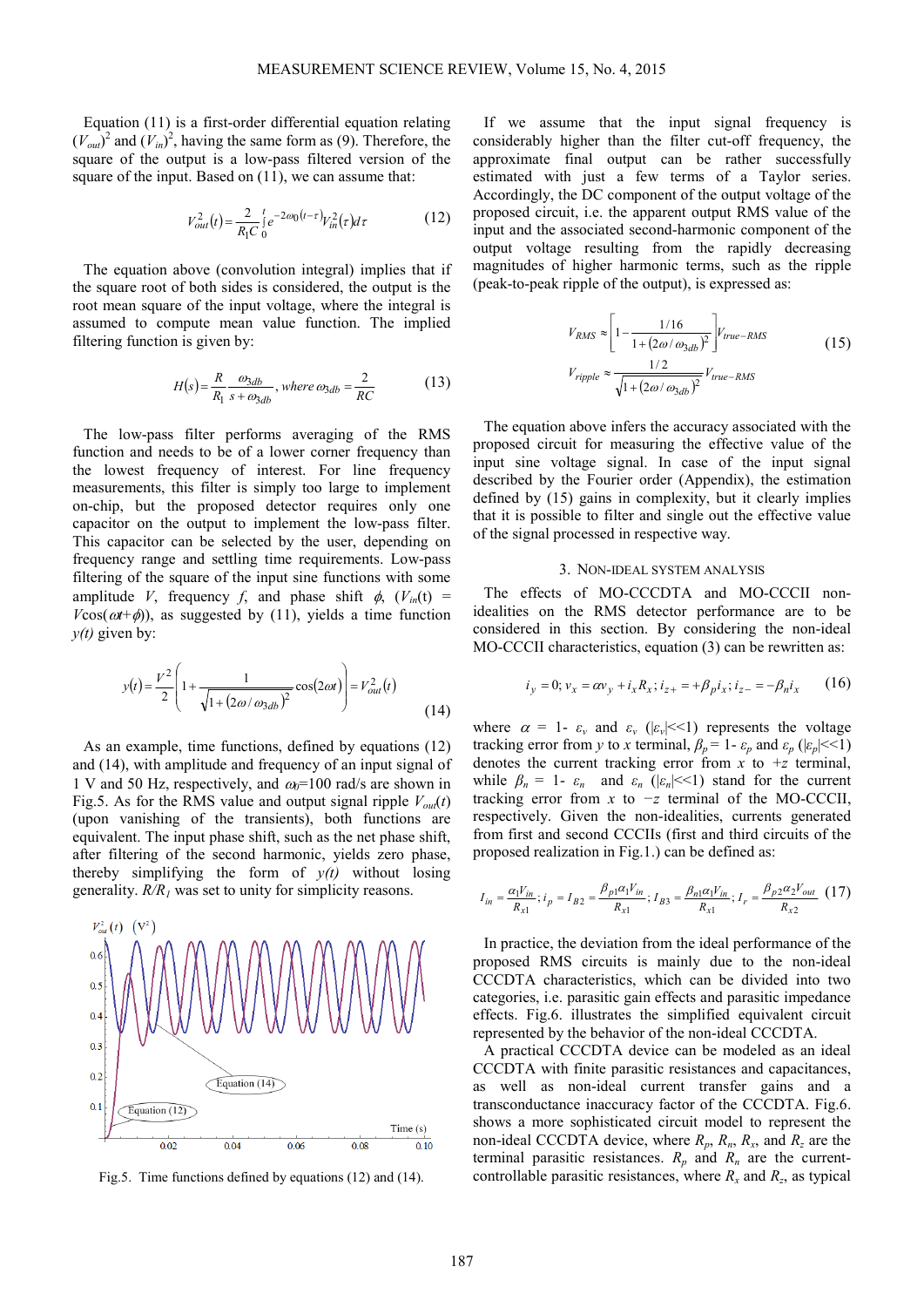values of the parasitic resistances, connected to the terminals *x* and *z,* respectively, are in the range of several mega-ohms.  $C_x$  and  $C_z$  are the terminal parasitic capacitances from terminals *x* and *z* to the ground (the shunt output impedances  $(R_z$ / $/C_z$  and  $R_x$ / $/C_x$ ) at terminals *z* and *x*, respectively). Typically, these parasitic capacitances are in the order of several pFs. In Fig.6.,  $\alpha_n$  represents the non-ideal current transfer gain from the *p* terminal to the *z* terminal of the CCCDTA,  $\alpha_n$  denotes the non-ideal current transfer gain from the *n* terminal to the *z* terminal of the CCCDTA, and β is the transconductance inaccuracy factor from the *z* terminal to the *x* terminal of the CCCDTA. The typical values of the non-ideal current transfer gains and the transconductance inaccuracy factor  $\alpha_n$ ,  $\alpha_p$ , and  $\beta$  range from 0.9 to 1, with an ideal value of 1.



Fig.6. The equivalent circuit of the non-ideal CCCDTA.

Based on the circuit representation in Fig.6. and the proposed RMS detector, and given the non-ideal CDTA characteristics, the application of the non-ideal equivalent circuit mode of the MO-CCCDTA to the proposed circuit results in tedious derivations yielding the following modified characteristic equation:

$$
i_p = I_{B2} = \frac{\alpha_1 \beta_{p1} V_{in}}{R_{x1}}; I_{B3} = \frac{\alpha_1 \beta_{n1} V_{in}}{R_{x1}}; I_r = \frac{\alpha_2 \beta_{p2} V_{out}}{R_{x2}} = I_{B4}
$$
 (18)

$$
V_z = \frac{R_z}{1 + sR_zC_z} (\alpha_p i_p - \beta g_{m3} V_z) \Rightarrow
$$
  
\n
$$
V_z = \frac{\alpha_p R_z}{1 + \beta g_{m3}R_z + sR_zC_z} i_p; g_{m3} = \frac{I_r}{2V_T} = \frac{\alpha_2 \beta_{p2} V_{out}}{2V_T R_{x2}}
$$
\n(19)

The modified output current for the proposed RMS detector can be rewritten as:

$$
I_{out} = \begin{cases} \beta g_{m1} V_z \frac{R_{1x}}{1 + sC_{1x}R_{1x}} = \beta g_{m1} V_z \frac{R_{1x}(1 + sCR)}{R_{1x}(1 + sCR) + R(1 + sC_{1x}R_{1x})}; V_{in} > 0\\ \beta g_{m2} V_z \frac{R_{2x}}{1 + sC_{2x}R_{2x}} + \frac{R}{1 + sCR} = \beta g_{m2} V_z \frac{R_{2x}(1 + sCR)}{R_{2x}(1 + sCR) + R(1 + sC_{2x}R_{2x})}; V_{in} < 0\\ \beta g_{m2} V_z \frac{R_{2x}}{1 + sC_{2x}R_{2x}} + \frac{R}{1 + sCR} = \beta g_{m2} V_z \frac{R_{2x}(1 + sCR)}{R_{2x}(1 + sCR) + R(1 + sC_{2x}R_{2x})}; V_{in} < 0\\ g_{m1} = \frac{I_{B2}}{2V_T}; g_{m2} = \frac{I_{B3}}{2V_T} \end{cases}
$$
(20)

It follows that:

$$
I_{out} = \n\begin{bmatrix}\n\frac{\alpha_{1}\beta_{p1}V_{in}}{R_{x1}} & \alpha_{p}R_{z} & \alpha_{1}\beta_{p1}V_{in} & R_{1x}(1+sCR) \\
\frac{\alpha_{1}\beta_{p1}V_{out}}{2V_{T}R_{x2}} & R_{z}+sR_{z}C_{z} & R_{x1} & R_{1x}(1+sCR)+R(1+sC_{1x}R_{1x})\n\end{bmatrix} \\
= \n\begin{bmatrix}\n\frac{\alpha_{1}^{2}\beta_{p1}}{V_{out}}\frac{\alpha_{1}^{2}\beta_{p2}V_{out}}{\alpha_{1}^{2}}\frac{\beta_{p1}}{V_{out}}\frac{\beta_{x1}}{\alpha_{2}^{2}}\frac{\gamma_{1}}{\gamma_{out}}\frac{\beta_{x2}}{\gamma_{1}}\frac{\gamma_{1}}{\gamma_{1}}\frac{\gamma_{1}}{\gamma_{1}}\gamma_{1}}\gamma_{1}^{2} + \beta\alpha_{2}\beta_{p2}R_{z} + 2\frac{V_{T}^{2}}{V_{out}}\frac{\gamma_{1}}{\gamma_{out}}\frac{\beta_{x2}V_{in}^{2}}{\gamma_{out}}\frac{\beta_{x1}}{\gamma_{1}}\frac{\gamma_{1}}{\gamma_{1}}\gamma_{1}^{2} + \beta\alpha_{2}\beta_{p2}R_{z} + 2\frac{V_{T}^{2}}{V_{out}}\frac{\beta_{x2}V_{in}^{2}}{\gamma_{1}}\frac{\gamma_{1}}{\gamma_{1}}\gamma_{1}^{2} + \beta\alpha_{2}\beta_{p2}R_{z} + 2\frac{V_{T}^{2}}{V_{out}}\frac{\gamma_{1}}{\gamma_{1}}\gamma_{1}^{2} + \beta\alpha_{2}\beta_{2}\gamma_{1}^{2} + \beta\alpha_{2}\beta_{2}\gamma_{1}^{2} + \beta\alpha_{2}\beta_{2}\gamma_{1}^{2} + \beta\alpha_{2}\beta_{2}\gamma_{1}^{2} + \beta\alpha_{2}\beta_{2}\gamma_{1}^{2} + \beta\alpha_{2}\beta_{2}\gamma_{1}^{2} + \beta\alpha_{2}\beta_{2}\gamma_{1}^{2} + \beta\alpha_{2}\beta_{2}\gamma_{1}^{2} + \beta\alpha_{2}\beta_{2}\gamma_{1}^{2} + \beta\alpha_{2}\beta_{2}\gamma_{1}^{2} + \beta\alpha_{2}\beta_{2}\gamma_{1}^{2} + \beta\alpha_{2}\beta_{2}\gamma_{1}^{2}
$$

where:

$$
k_1(s) = \frac{\alpha_1^2 \beta_{p1}^2 \alpha_p R_z}{\left(2 \frac{V_T}{V_{out}} R_{x2} + \beta \alpha_2 \beta_{p2} R_z + 2 \frac{V_T}{V_{out}} R_{x2} s R_z C_z\right)}
$$
\n
$$
k_2(s) = \frac{\alpha_1^2 \beta_{n1} \beta_{p1} \alpha_p R_z}{\left(2 \frac{V_T}{V_{out}} R_{x2} + \beta \alpha_2 \beta_{p2} R_z + 2 \frac{V_T}{V_{out}} R_{x2} s R_z C_z\right)}
$$
\n(22)

The expressions above infer that the deviations in the transfer current gains are mainly due to the parasitic gains of the CDTAs. In order to improve the discrepancy to theoretical response, a high-performance CDTA with minor parasitic effects need to be employed. However, easy compensation for these deviations is possible by adjusting the values of  $I_{BI}$  and  $I_{BS}$ , respectively.

The DC component of the output signal (following the elimination of oscillations in the proposed circuit's response) has an inclination towards the following value:

$$
V_{out} \approx \frac{RR_{x2}R_{z}V^{2}\alpha_{1}^{2}\alpha_{p}\beta\beta_{p1}^{2}}{R_{x1}^{2}\left(4R_{x2}V_{T} + \sqrt{2}R_{z}\alpha_{2}\beta_{p2}V\right)}
$$
(23)

with no major divergences from  $V/\sqrt{2}$ . Three parameters have a dominant impact on the calculated RMS value of the input voltage signal (based on (21)); *R*,  $R_{x1}$  and  $R_{x2}$ . If their yields were to be taken into consideration, the calculation error order would be 3.8 % (for an input sinus signal having an amplitude of 1V i frequency of 50 Hz). If the yields of these parameters were to be supplemented by yields  $\alpha_1$  and  $\beta_{p1}$ , the yields of all other parameters can be neglected. However, a proper evaluation of the possible error will be

obtained only after conducting simulation checks from Section 4 of this paper, in order to be able to assess the measuring uncertainty of the proposed RMS detector.

The output voltage of the proposed RMS detector is defined as:

$$
V_{out} = \beta g_{mi} V_z \frac{R'}{1 + sC'R'}; R' = \frac{R R_{ix}}{R + R_{ix}}; C' = C + C_{ix}; i = 1, 2.
$$
 (24)

Given the non-ideal characteristics of MO-CCCDTA and CCCIIs, the implied filtering function implies that: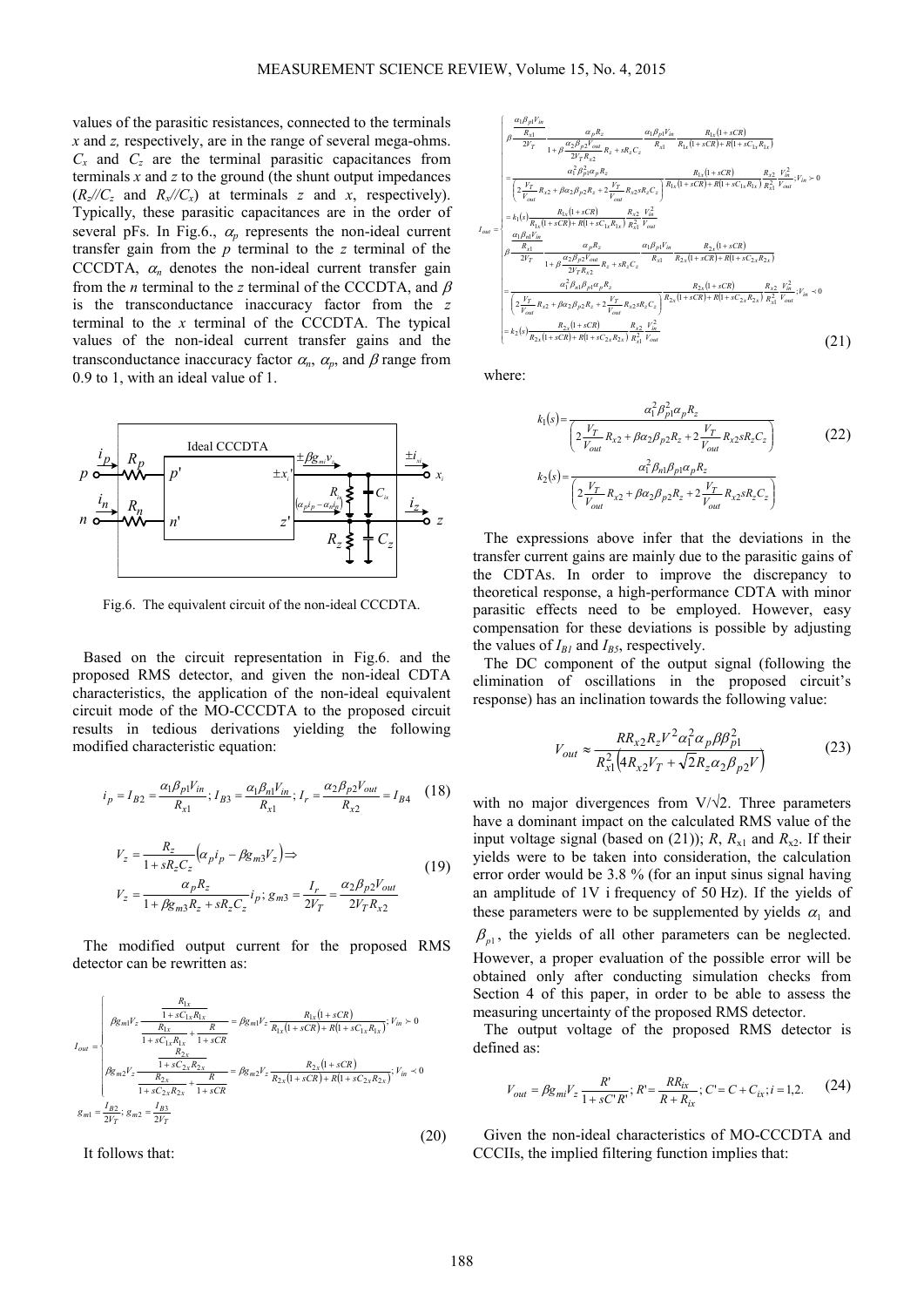$$
H'(s) = k_i(s) \frac{R'}{R_1} \frac{\omega_{3db}^s}{s + \omega_{3db}^s}, \text{ where } \omega_{3db}^s = \frac{2}{R'C'}; i = 1, 2. \tag{25}
$$

Equation (25) suggests that the filtering function, represented by the integral operators, equation (12), has different characteristics compared to the ideal situation, equation (13), especially in the operators' behavior at higher frequencies. For signals whose fundamental frequency is approximately five times the cutoff frequency of the output current to voltage converter, a much better average accuracy than 1 % will be achieved.

#### 4. MEASUREMENT ERROR AND UNCERTAINTY ANALYSIS

Equation (26) provides the definition of processingmeasurement error *e* as the difference between RMS value of the output signal  $V_{out}(t)$  and RMS value of the input signal  $V_{in}(t)$ , *V*/sqrt (2) expressed in percentages as:

$$
e = \frac{\sqrt{\frac{1}{T}} \int_{0}^{T} V_{out}^{2}(t) dt - \frac{\sqrt{2}}{2} V}{\frac{\sqrt{2}}{2} V} 100\ (\%)\n =\n \left( \frac{\sqrt{\frac{1}{T}} \int_{0}^{T} V_{out}^{2}(t) dt}{\frac{\sqrt{2}}{2} V} - 1 \right) 100\ (\%)\n \tag{26}
$$

The square value of the output signal  $V_{out}(t)$  is determined by (12) (after transients in  $V_{out}(t)$  disappear). The exact value of RMS of the output signal is sqrt(*R/R1*)⋅*V*/sqrt (2). Hence, when  $R_1 = R$ , the measurement error *e* is zero, as well as the measurement uncertainty. Naturally, a certain amount of dispersion for values of  $R_1$  and  $R$  around their nominal values needs to be allowed. Consequently, neither error nor measurement uncertainty equals zero. A way to express the error is to consider the values of  $R_I$  and  $R$  as random quantities characterized by their PDFs (Probability Density Function). Therefore, the interval, having  $2\varepsilon$  width, around the nominal value  $R_0$  of the resistance  $R$ ,  $R = R_0(1 \pm \varepsilon)$  needs to be defined and associated with a certain distribution, e.g., uniform distribution. Current value of *R* is drawn out randomly from interval of possible values. The same is needed in  $R_1$ . Each pair of random values for  $R$  and  $R_1$ defines the particular error. Considerable drawing is required in order to fully understand the error characteristic.

*Example 1*. The probability distribution of an error can be experimentally obtained through the following steps: putting  $R = R_0(1 \pm 0.05)$  and  $R_1 = R_{10}(1 \pm 0.05)$  (up to 5 % deviation from their nominal values), assuming the uniform distribution in intervals for both  $R_1$  and  $R_2$ , taking  $R_{10} = R_0$ , repeating the experiment *n* times (the results shown in Fig.7. is for  $n = 10^6$ ), and successively calculating the error (Fig.7.).

Conclusion: For RMS measurement of an input signal by the proposed electronic circuits, where  $R_{10} = R_0$ , the measurement error is *e*≈0.0 % (mean value of error samples), associated with standard uncertainty of  $u(e) \approx 2.0$  % (standard deviation of error samples).

Based on [44], the extended uncertainty of RMS measurement is standard uncertainty multiplied by proper coverage factor *k*.

Common choice for factor *k* is to provide that the interval  $(e \pm U)$  =  $e \pm ku(e)$  corresponds to a particular level of confidence, e.g., 95 %, assuming Normal distribution, *k*≈2, and the extended measurement uncertainty *U*≈4.0 %.

However, Fig.7. clearly shows that the error distribution is triangular, not Normal, which implies that the coverage factor *k* should be 1.9 and the extended measurement uncertainty *U*≈3.9 %.



Fig.7. PDF of measurement error, for Example 1.

Based on [45], the Monte Carlo approach suggests (for the same level of confidence) calculating 2.5th and 97.5th percentiles, seeking the limits of an interval that contains 95 % of all error samples. Calculated in this way, the extended uncertainty equals  $U = (97.5^{\text{th}} \text{ per.} - 2.5^{\text{th}})$ per.)/2≈3.9 %.

Practically, all the applied methods give the same value of extended measurement uncertainty.

The identical method can be applied in non-ideal systems, the difference being in a more complex mathematical model which involves a lot of parameters, some of them being parasitic. The model was presented in the previous chapter.

*Example 2*. The method of estimating measurementprocessing error and corresponding uncertainty is presented when the input signal is  $V_{in}(t) = V\sin(2\pi 50t)$ , and the parameters characterizing electronic circuits are as follows:  $R = R_{x1} = R_{x2} = 10(1 \pm 0.05) \text{ k}\Omega$ ;  $C = C_z = C_{1x} = C_{2x}$  $1(1\pm0.05)$   $\mu$ F;  $R_z = R_{1x} = R_{2x} = 1(1\pm0.05)$  MQ;  $\alpha_l = \alpha_2 = \alpha_p =$  $\beta = \beta_{p1} = \beta_{p2} = \beta_{n1} = 0.95$  to 1. Each parameter is given as an interval of values, whereby the probability for any value in interval is assumed to be equal.

The samples of parameter values were chosen randomly from specified intervals and were mutually independent. A numerical experiment was performed *n* times  $(n = 10^5)$ . Experimenting with different values of *n* can be suggested as suitable for statistical stability of result, given that uncertainties should be expressed with no more than two significant digits. The typical result of numerical experiment is given in Fig.8.

Measurement error *e* is calculated as mean value of error samples,  $e \approx -4.1$  %, and standard uncertainty  $u(e) \approx 4.0$  %, as standard deviation of error samples [44]. Expanded uncertainty, for coverage factor  $k = 2$ , is  $U \approx 2 \times 4.0 \approx 8.0 \%$ .

The Monte Carlo approach [45] gives the lower and upper limits of interval which contains 95 % of error samples, i.e. 11.7 % and 3.9 %, respectively, which results in approximately 7.8 % uncertainty.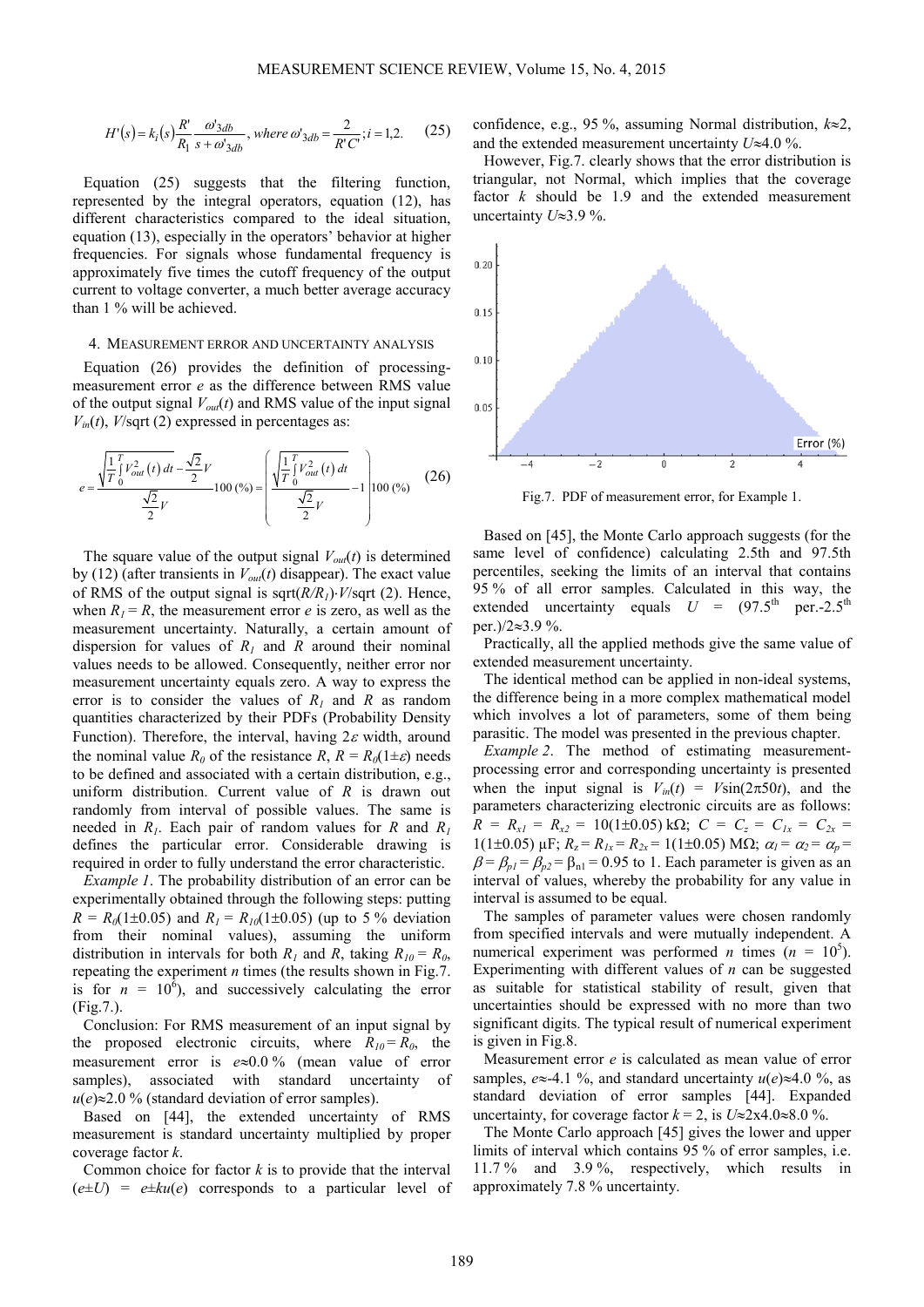

Fig.8. PDF of measurement error, for Example 2.

The mean value of error samples, *e*≈-4.1 %, indicates that the measuring system produces major systematic error of measurement, which can be anticipated, because although the parameter intervals are assumed to be fully arbitrary, its particular values affect the results to a certain extent. A natural solution to this problem is calibration. Assuming stability of parameters during time, introducing the correction in, for example, resistance *R*, the systematic error can be entirely eliminated. Experimenting with different nominal values of  $R_0$  revealed that the correction of 886 Ω, added to value of 10 k $\Omega$  of  $R_0$ , completely removes the systematic error. It is also convenient as, regardless of complexity of all parameter influences, only one correction appears to be sufficient.

Another experiment with the resistance *R* in interval of  $R = 10.886(1\pm0.05)$  kΩ results in  $e = 0.0$ %, associated with measurement uncertainty of 8.4 %.

A slight increase in uncertainty opens up a new question: how does the combined uncertainty depend on parameter uncertainties?

There are a few methods that can be used in solving the problem. One of them is based on the analysis of uncertainty in table form, called budget of uncertainty, shown in Table 2.

Table 2. Uncertainty Budget for Example 2.

| Parameter             | Estimate                 | Uncertainty                               | Distribution | Sensitivity                     | Contribution          | Significance |
|-----------------------|--------------------------|-------------------------------------------|--------------|---------------------------------|-----------------------|--------------|
| $\boldsymbol{R}$      | $10.886 \text{ k}\Omega$ | $314\Omega$                               | Uniform      | $5.0 \cdot 10^{-3}$ %/ $\Omega$ | $1.5\%$               | 寄            |
| $R_{1x}$              | $1.0 M\Omega$            | $29 k\Omega$                              | Uniform      | $0.30 \cdot 10^{-3}$ %/kO.      | $9.0 \cdot 10^{-3}$ % |              |
| $R_{2x}$              | $1.0 M\Omega$            | $29 k\Omega$                              | Uniform      | $0.30 \cdot 10^{-3}$ %/kΩ       | $9.0 \cdot 10^{-3}$ % |              |
| $\cal C$              | $1.0 \mu F$              | 29 <sub>nF</sub>                          | Uniform      | $1.0 \cdot 10^{-6}$ %/nF        | $30 \cdot 10^{-6}$ %  |              |
| $C_{1x}$              | 1.0 <sub>pF</sub>        | 29 fF                                     | Uniform      | $1.0 \cdot 10^{-6}$ %/fF        | $30 \cdot 10^{-6}$ %  |              |
| $C_{2x}$              | 1.0 <sub>pF</sub>        | 29 fF                                     | Uniform      | $1.0 \cdot 10^{-6}$ %/fF        | $30 \cdot 10^{-6}$ %  |              |
| $\alpha_1$            | 1.0                      | 0.014                                     | Uniform      | 52                              | 0.75%                 | 咖            |
| $\alpha_2$            | 1.0                      | 0.014                                     | Uniform      | $-28$                           | 0.40%                 |              |
|                       | 1.0                      | 0.014                                     | Uniform      | 27                              | 0.40%                 |              |
| $_{\beta}^{\alpha_p}$ | 1.0                      | 0.014                                     | Uniform      | $-28$                           | 0.40%                 | ŵ            |
| $\beta_{p1}$          | 1.0                      | 0.014                                     | Uniform      | 39                              | 0.56%                 |              |
| $\beta_{p2}$          | 1.0                      | 0.014                                     | Uniform      | $-28$                           | 0.40%                 |              |
| $\beta_{n1}$          | 1.0                      | 0.014                                     | Uniform      | 13                              | 0.20%                 | ŵ            |
| $R_{x1}$              | $10.0 \text{ k}\Omega$   | $290 \Omega$                              | Uniform      | $-11 \cdot 10^{-3}$ %/ $\Omega$ | $3.3\%$               | ***          |
| $R_{x2}$              | $10.0 \text{ k}\Omega$   | $290 \Omega$                              | Uniform      | 5.3 $\cdot 10^{-3}$ %/ $\Omega$ | $1.5\%$               | ※※           |
| $R_{z}$               | $1.0 M\Omega$            | 29 k $\Omega$                             | Uniform      | $40.10^{-3}$ %/M $\Omega$       | $1.1 \cdot 10^{-3}$ % |              |
| $C_{\rm z}$           | 1.0 <sub>pF</sub>        | 29 fF                                     | Uniform      | $1.2 \cdot 10^{-6}$ %/fF        | $33 \cdot 10^{-6}$ %  |              |
| $\epsilon$            | $0.0\%$                  |                                           |              |                                 | 4.2%                  |              |
|                       |                          | Combined standard uncertainty $(k = 1)$ : |              |                                 |                       |              |
|                       |                          | Extended uncertainty $(k = 2)$ :          |              | 8.4%                            |                       |              |

In the first column, the parameters (their symbols) affecting the measurement error and uncertainty are enumerated.

Column two presents their nominal values. It was found by numerical experiments that for these parameter values, the error is very close to zero.

Column three shows standard uncertainties joined to the parameters, e.g., it was assumed that the resistance *R* may yield values from the interval 10.886(1±0.05) kΩ. The width of this interval is approximately 1089  $\Omega$ . Assuming the equal probability for any value from the interval (uniform probability distribution), standard uncertainty attached to *R* equals  $u(R) \approx 1089/(2\text{sqrt}(3))\Omega \approx 314 \Omega$ . The same procedure was applied for all the parameters' standard uncertainties.

Column four shows that the uniform probability distribution is joined to all the parameters.

Column five provides the sensivity coefficients, showing how standard uncertainties, related to the parameters, affect the combined measurement uncertainty.

Column six gives the contributions to the combined measurement uncertainty, as the result of uncertainties of particular parameters.

The entries are calculated as products of absolute values in columns 3 and 4, helping to realize concequences of uncertainties of any parameter, which accounts for the application of uncertainty budget. It is obvious that great many parameters do not contribute to the combined uncertainty. Practically, owing to parameters  $R$ ,  $R$ <sub>*x*1</sub>, and  $R$ <sub>*x*2</sub>, only three uncertainties are significant (marked by \*\* in column 7). If all the uncertainties are neglected, except for the three above, the combined measurement uncertainty will be 8.0 %, instead of 8.4 %. This is entirely in agreement with the estimate made in Section 3 of this paper.

Considering the contributions resulting from the uncertainties of  $\alpha_1$ ,  $\alpha_2$ ,  $\alpha_p$ ,  $\beta$ ,  $\beta_{p1}$ ,  $\beta_{p2}$ , and  $\beta_{n1}$ , (marked by \* in column 7), it appears that the entire amount of combined measurement uncertainty is reached.

Finally, the combined standard uncertainty (with  $k = 1$ ) was calculated as square root of sum of the sqares of values in column six, and the expanded uncertainty (with  $k = 2$ ) was the doubled value of combined standard uncertainty.

Conclusion: the capability to measure RMS of input signal in the proposed electronic device can be characterized by extended measurement uncertainty of approximately 8.5 %. It is assumed that proper calibration is needed so as to remove any systematic error.

# 5. SIMULATION AND EXPERIMENTAL RESULTS

To confirm the given theoretical analysis, the proposed current-mode bipolar RMS circuit in Fig.1. was simulated with the PSpice program. The CCCDTA and CCCIIs were realized by the schematic bipolar implementations given in Fig.3. and Fig.4., with the transistor model parameters of PR200N (PNP) and NP200N (NPN) of the bipolar arrays ALA400 from AT&T [46]. The supply voltages and the values of the bias currents were  $+V = -V = 1.2$  V and  $I_{BI} =$  $I_{\beta 5}$  = 100  $\mu$ A,  $I_P$  = 300  $\mu$ A, respectively, the input voltage being within the range of 0–500 mV.

Fig.9. shows the wave form of the signal at the output of the circuit shown in Fig.1. (voltage  $V_{out}(t)$ ), whereby the total power dissipation was 5.80 mW. Low power consumption of the proposed circuits results from applying low-voltage current mode and transconductance mode integrated circuits, with the use of bipolar transistor technique. Applying the current mode signal processing to solve the issues above is the right approach to the problem.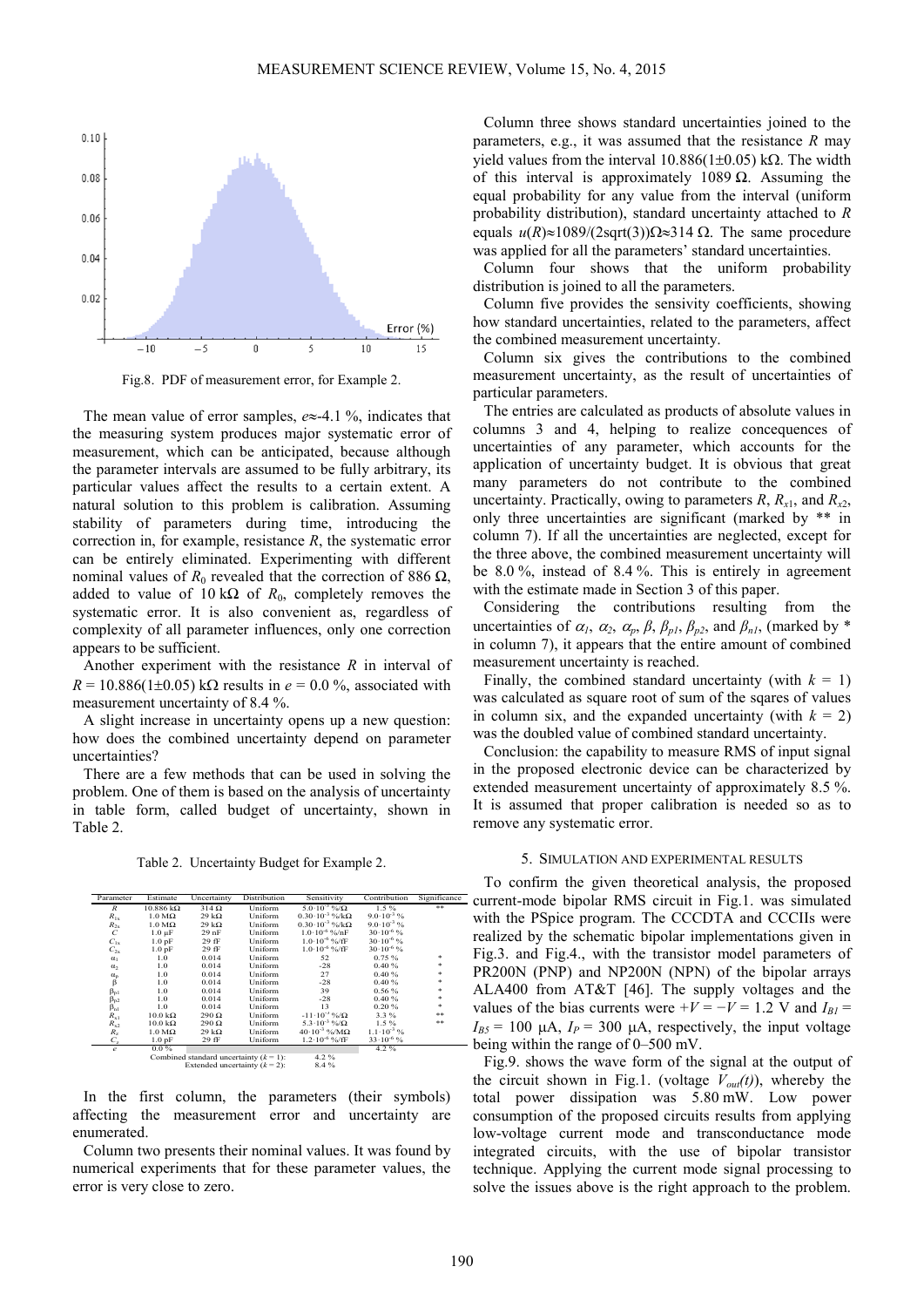However, similar and sometimes lower power consumption can be achieved using CMOS technology instead of the bipolar one.



Fig.9. Time-domain response of the proposed RMS circuit for the sine input signal  $(V_{in}(t)=150\sin(2\pi ft)[mV], f=1$  MHz, R=165  $\Omega$ ,  $C=0.2 \mu F$ ).



Fig.10. a) DC transfer function near zero; b) AC linearity.

The output ripple is always considerably greater than the DC error; therefore filtering out the ripple can substantially reduce the peak error without long settling time penalty of simply increasing the averaging capacitor. The rippling of the output voltage generated in this manner is lower than in detector [15, 47], followed by the shorter feedback as well. Linearity may seem like an odd property for a device that implements a function that includes two very nonlinear processes: squaring and square rooting. However, an RMSto-DC converter has a transfer function, RMS volts in to DC

volts out, that should ideally have a 1:1 transfer function. To the extent that the input to output transfer function does not lie on a straight line, the part is nonlinear. Fig.10.a) shows the DC transfer function nearing zero in the proposed circuit, while Fig.10.b) demonstrates the AC linearity of the RMS detector. The proposed detector circuit involves higher linearity compared to the ones described in [15, 16, 47].

A common method to describe dynamic signal wave shapes is Crest Factor. It is the ratio of the peak value relative to the RMS value of a waveform. For example, a signal with a crest factor 4 has a peak four times its RMS value. The proposed circuit performs very well with crest factor 4 or less, and responds with reduced accuracy to signals with higher crest factors (Fig.11.). High performance with crest factors lower than 4 can be directly attributed to the high linearity throughout the proposed solution.



Fig.11. Performance vs. Crest Factor.

# *Experimental results*

To validate practical operation of the proposed RMS to DC converter, the converter was constructed by employing commercial ICs. As the  $R_p$  and  $R_n$  do not affect the output signal, they can be ignored. For this reason, the MO-CCCDTA can be implemented by using AD844 and LM13600, as displayed in Fig.12. [35]. The current differencing circuit and OTAs inside the MO-CCCDTA can be realized by using two AD844s and LM13600Ns, respectively.



Fig.12. A possible implementation of MO-CCCDTA based on commercially available ICs.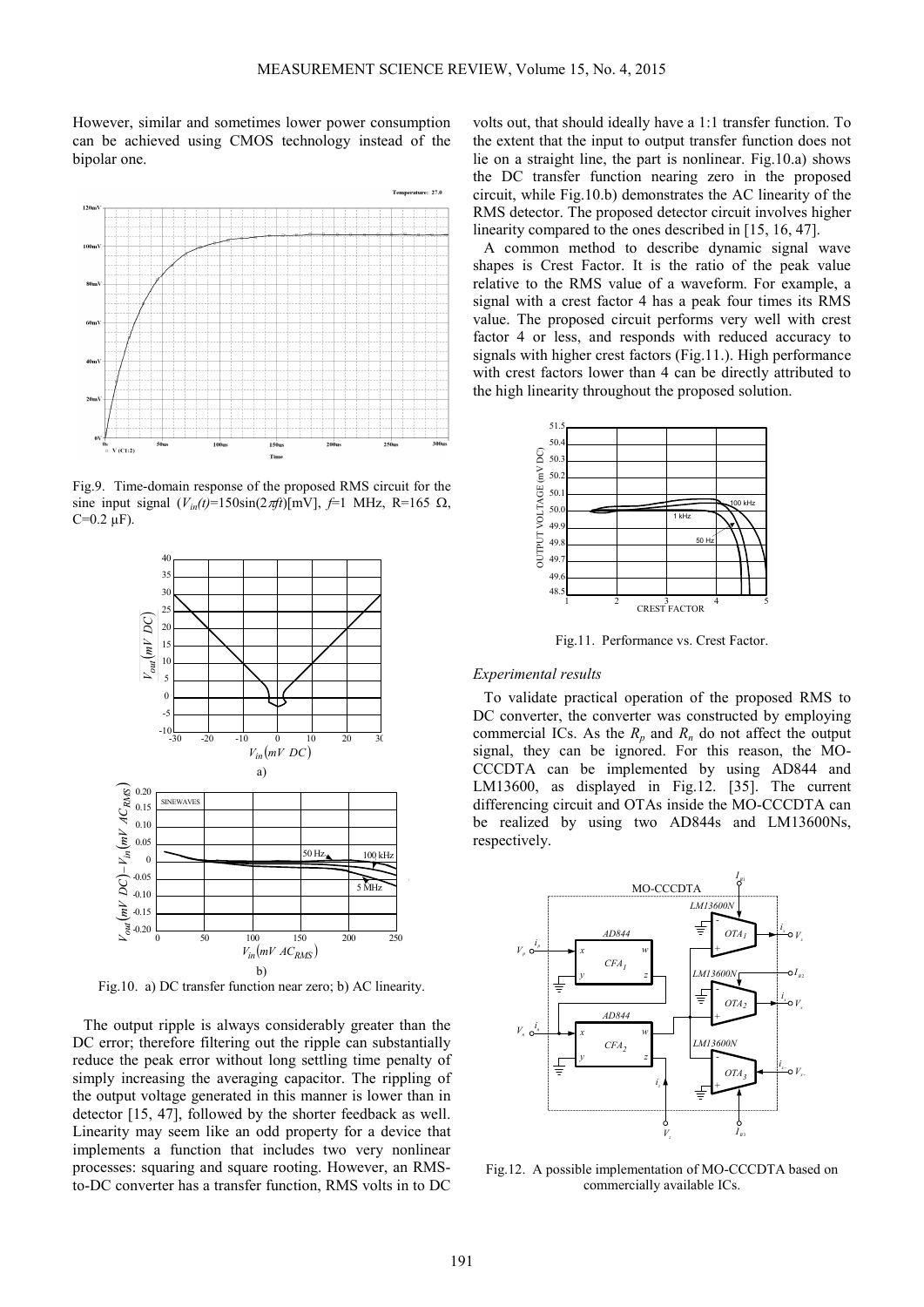The CCCIIs can be constructed experimentally using AD844-type current conveyor (CCII+) IC of analogue devices [48]. To implement a CCII-, two CCII+ are used as proposed in [49]. External resistors of 1 kΩ are used instead of the intrinsic resistances,  $R_{x1}$  and  $R_{x2}$ . The test input signals were generated by using acquisition card NI ELVIS/PCI-6251 Bundle (National Instruments). Power consumption of the tested circuit in Fig.12. was 4.36 mW, while the whole experimental setup posed total power dissipation of 9.60 mW. This is much bigger than for simulated circuits, which is also understandable considering the fact that discreet components were used in experiment setup.

Fig.13. shows the results of processing performed with the proposed converter with calibrated signals of different amplitude, frequency and waveform shape (single sine-tone, square and triangle signals), having a high crest factor (CF). For these input signals, in the described experimental setup, we used discrete resistors of 1% tolerance, and a polystyrene capacitor (e.g., for input signal of 5 MHz frequency we use the resistor of  $R = 220 \Omega$  and capacitor of  $C = 0.5 \mu F$ ). Fig.13. shows evaluation of measured data performed by comparing the simulation results (term *exp.* indicates experimental results, while *sim.* indicates simulation results).



Fig.13. Experimental results.

The obtained results are considerably better than the ones obtained with RMS detectors described in [15, 17, 18]. During the experimental tests conducted in this manner, parallel measurements of RMS voltage were conducted using a highly precise multi-meter Fluke 5790A [50] (with reference with a metrology-grade meter), for the purpose of evaluating the possibilities to use the proposed circuits in real environment.

Fig.9. shows the results of pure sinusoid signals. However, as an RMS detector, the circuit should have consistent response in signals with equal powers but various waveform shapes. Thus, as in the case of simulation checks, the experimental setup responded to the single-tone sinusoid, two-tone signals, square-waves (duty cycle =  $50\%$ ) and triangle waves given in Fig.14. All the used signals were at 1 MHz. The relative errors were lower than 0.04 % for  $P_{in} \leq$ 20 dBm. In this manner, we can evaluate the measured data by comparing the simulation results. The presented results suggest a very good agreement between the simulated and experimental results.



Fig.14. Comparison of the experimental results with simulated data of the proposed detector for various waveforms.

Given that the dynamic range has nonlinearity level lower than 1dB, the dynamic range of the circuit proposed in this paper is around 36 dB.

The difference between the experimental and theoretical results may be due to the deviation of the design parameters, such as the *R*, *C*, and input impendence of the ICs used in the circuit, from the experimental values (due to the parasitic impedance effects of the AD844 elements).

The results above yield conclusion that the simulated and experimental results are in agreement with the theoretical analysis. Also, by changing the value of the external resistor used instead of  $R_{x2}$ , we tested the tunability of the proposed RMS converter.

Based on the performances obtained, the proposed converter can be used for precise measurements of RMS value of AC signals in instrumentation, automatic gain control systems and analogue spectrum analyzers.

#### 6. CONCLUSION

This paper reports on a new electronically controllable bipolar power converter. The proposed circuit employs two CCCIIs, one MO-CCCDTA and two grounded passive elements, which is advantageous from the integration standpoint. The proposed circuit ensures high precision, wide bandwidth and high accuracy. The results obtained by PSpice simulation imply that the maximum power consumption of the proposed converter is approximately 5.80 mW at  $\pm$ 1.2 V supply voltages, respectively. The simulation and experimental results described are in agreement with theoretical expectations. The proposed circuit provides accurate RMS measurements over a frequency range of 50 Hz to 10 MHz, as well as for input voltage signals up to 500 mV. The real limit of precision (0.04 %) was obtained experimentally in laboratory environment.

#### **APPENDIX**

If the assumed input voltage signal is:

$$
v_{in}(t) = \sum_{n=0}^{N} a_n \sin(n\omega t + \phi_n)
$$
\n(A.1)

Squaring such signal yields as follows: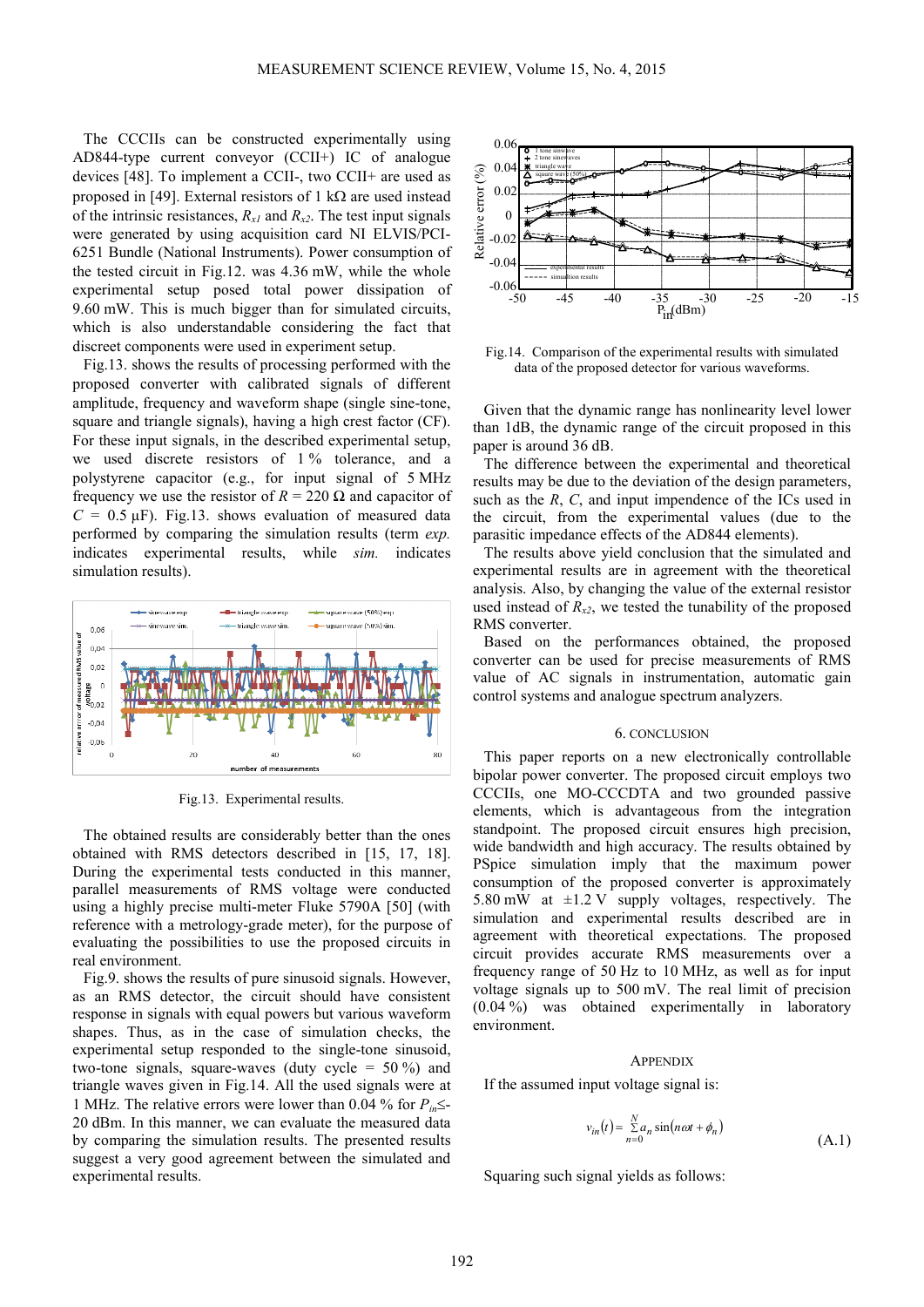$$
v_m^2(t) = \frac{1}{2} \sum_{n=0}^{N} a_n^2 (1 + \cos 2(n\omega t + \phi_n)) + \frac{1}{2} \sum_{\substack{n,m=0 \ n \neq m}}^{N} a_n a_m \cos((n-m)\omega t + \phi_n - \phi_m)
$$
  
+ 
$$
\frac{1}{2} \sum_{\substack{n,m=0 \ n \neq m}}^{N} a_n a_m \cos((n+m)\omega t + \phi_n + \phi_m)
$$
  

$$
(A.2)
$$

Incorporating the determined value of the input voltage signal into relation (12) renders the following:

$$
v_{out}^{2}(t) = \frac{2}{RC} \int_{0}^{t} e^{-2\omega_{0}(t-\tau)} v_{in}^{2}(\tau) d\tau
$$
  
\n
$$
= \frac{1}{RC} \sum_{n=0}^{N} a_{n}^{2} \int_{0}^{t} e^{-2\omega_{0}(t-\tau)} d\tau + \int_{0}^{t} e^{-2\omega_{0}(t-\tau)} \cos 2(n\omega\tau + \phi_{n}) d\tau + \frac{2}{RC} \sum_{\substack{n,m=0 \ n>m}}^{N} a_{n} a_{m} \int_{0}^{t} e^{-2\omega_{0}(t-\tau)} \cos((n-m)\omega\tau + \phi_{n} - \phi_{m}) d\tau + \frac{2}{RC} \sum_{\substack{n,m=0 \ n>m}}^{N} a_{n} a_{m} \int_{0}^{t} e^{-2\omega_{0}(t-\tau)} \cos((n+m)\omega\tau + \phi_{n} + \phi_{m}) d\tau
$$
  
\n
$$
+ \frac{2}{RC} \sum_{\substack{n,m=0 \ n>m}}^{N} a_{n} a_{m} \int_{0}^{t} e^{-2\omega_{0}(t-\tau)} \cos((n+m)\omega\tau + \phi_{n} + \phi_{m}) d\tau
$$
  
\n(A 3)

It follows that:

$$
v_{out}^{2}(t) = \frac{1}{RC} \sum_{n=0}^{N} a_{n}^{2} (I_{n,n} + J_{n,n}) + \frac{2}{RC} \sum_{\substack{n,m=0 \ n > m}}^{N} a_{n} a_{m} (I_{n,m} + J_{n,m})
$$
\n(A.4)

Whereby:

$$
I_{n,m} = \frac{1}{4\omega_0^2 + (n-m)^2 \omega^2} \begin{bmatrix} -2\omega_0 \cos((n-m)\omega t + \phi_n - \phi_m) \\ + (n-m)\omega \sin((n-m)\omega t + \phi_n - \phi_m) \end{bmatrix}
$$
  
\n
$$
-\frac{e^{2\omega_0 t}}{4\omega_0^2 + (n-m)^2 \omega^2} \begin{bmatrix} -2\omega_0 \cos(\phi_n - \phi_m) + (n-m)\omega \sin(\phi_n - \phi_m) \end{bmatrix}
$$
  
\n
$$
\approx \frac{1}{4\omega_0^2 + (n-m)^2 \omega^2} \begin{bmatrix} \omega_0 \cos(\phi_n - \phi_m) \left[ 4\omega_0 t + \left( (n-m)^2 \omega^2 + \omega_0^2 \right)^2 \right] \\ - (n-m)\omega \sin(\phi_n - \phi_m) \left( 1 - \frac{\omega_0^2 t^2}{2} \right) \end{bmatrix}
$$

$$
I_{n,n} = \frac{1}{2\omega_0} \left( e^{2\omega_0 t} - 1 \right)
$$
 (A.6)

$$
J_{n,m} = \frac{1}{4\omega_0^2 + (n+m)^2 \omega^2} \left[ -2\omega_0 \cos((n+m)\omega t + \phi_n + \phi_m) + (n+m)\omega \sin((n+m)\omega t + \phi_n + \phi_m) \right] - \frac{e^{2\omega_0 t}}{4\omega_0^2 + (n+m)^2 \omega^2} \left[ -2\omega_0 \cos(\phi_n + \phi_m) + (n+m)\omega \sin(\phi_n + \phi_m) \right]
$$
\n(A.7)

$$
J_{n,n} = \frac{1}{2} \frac{1}{\omega_0^2 + \omega^2} \left[ -\omega_0 \cos 2(n\omega t + \phi_n) + n\omega \sin 2(n\omega t + \phi_n) \right] -
$$
  

$$
-\frac{1}{2} \frac{e^{2\omega_0 t}}{\omega_0^2 + \omega^2} \left[ -\omega_0 \cos 2\phi_n + n\omega \sin 2\phi_n \right]
$$
  
(A.8)

(the approximation relative to  $I_{n,m}$  was done using secondlevel *t* polynomial, and a similar pattern can be applied in other relations). It follows that:

$$
v_{out}^{2}(t) = \frac{\left(1 - e^{-2\omega_{0}t}\right)}{\omega_{0}RC} V_{true-RMS}^{2} + R(t)
$$
\n(A.9)

Appendices, if needed, must appear before the acknowledgement.

# ACKNOWLEDGEMENTS

The author wishes to thank the Ministry of Education and Science of the Republic of Serbia for their support to this work provided within the projects 42009 and OI-172057.

#### **REFERENCES**

- [1] Northrop, R.B. (1990). *Analog Electronics Circuits*. Reading, MA: Addison-Wesley.
- [2] Heavey, P., Whitney, C. (2004). RMS measuring principles in the application of protective relaying and metering. In *57th Annual Conference Protective Relay Engineering.* IEEE, 469-489.
- [3] Pogliana, U. (1997). Precision measurement of ac voltage below 20 Hz at IEN. *IEEE Transactions on Instrumentation and Measurement*, 46 (2), 369-372.
- [4] Germer, H. (2001). High-precision AC measurements using the Monte-Carlo method. *Transactions on Instrumentation and Measurement*, 50 (2), 457-460.
- [5] Yoon, W.-K., Deveney, M.J. (1998). Power measurement using the wavelet transform. *Transactions on Instrumentation and Measurement,* 47 (5), 1205-1210.
- [6] Novotny, M., Sedlacek, M. (2008). RMS value measurement based on classical and modified digital signal processing algorithms. *Measurement*, 41 (3), 236-250.
- [7] National Semiconductor Corporation. (2002). *True RMS Detector*. Application Note AN008474.
- [8] Dataforth Corporation. (2011). *DSCA33 Isolated True RMS Input Module*. Application Note AN101.
- [9] Analog Devices, Inc. (2011). *High Precision, Wide-Band RMS-to-DC Converter.* Application Note AD637.
- [10] Mulder, J., Serdijn, W.A., Woerd, A.C., Roermund, A.H.M. (1996). Dynamic translinear RMS-DC converter. *Electronics Letters*, 32, 2067-2068.
- [11] Mulder, J., Serdijn, W.A., Roermund, A.H.M. (1997). An RMS-DC converter based on the dynamic translinear principle. *IEEE Journal of Solid State Circuits*, 32, 1146-1150.
- [12] Surakampontron, W., Kumwachara, K. (1999). A dual translinear-based RMS-to-DC converter. *IEEE Transactions on Instrumentation and Measurement*, 47, 456-464.
- [13] Wasseneaar, R.F., Seevinck, E., Van Leeuwen, M.G., Speelman, C.J., Holle, E. (1998). New techniques for high-frequency RMS-to-DC conversion based on a multifunctional V-to-I convertor. *IEEE Journal of Solid State Circuits*, 23 (3), 802-815.
- [14] Milanović, V., Gaitan, M., Bowen, E.D., Tea, N.H., Zaghlou, M.E. (1997). Thermoelectric power sensors for microwave applications by commercial CMOS fabrication. *IEEE Electron Device Letters*, 18 (9), 450- 452.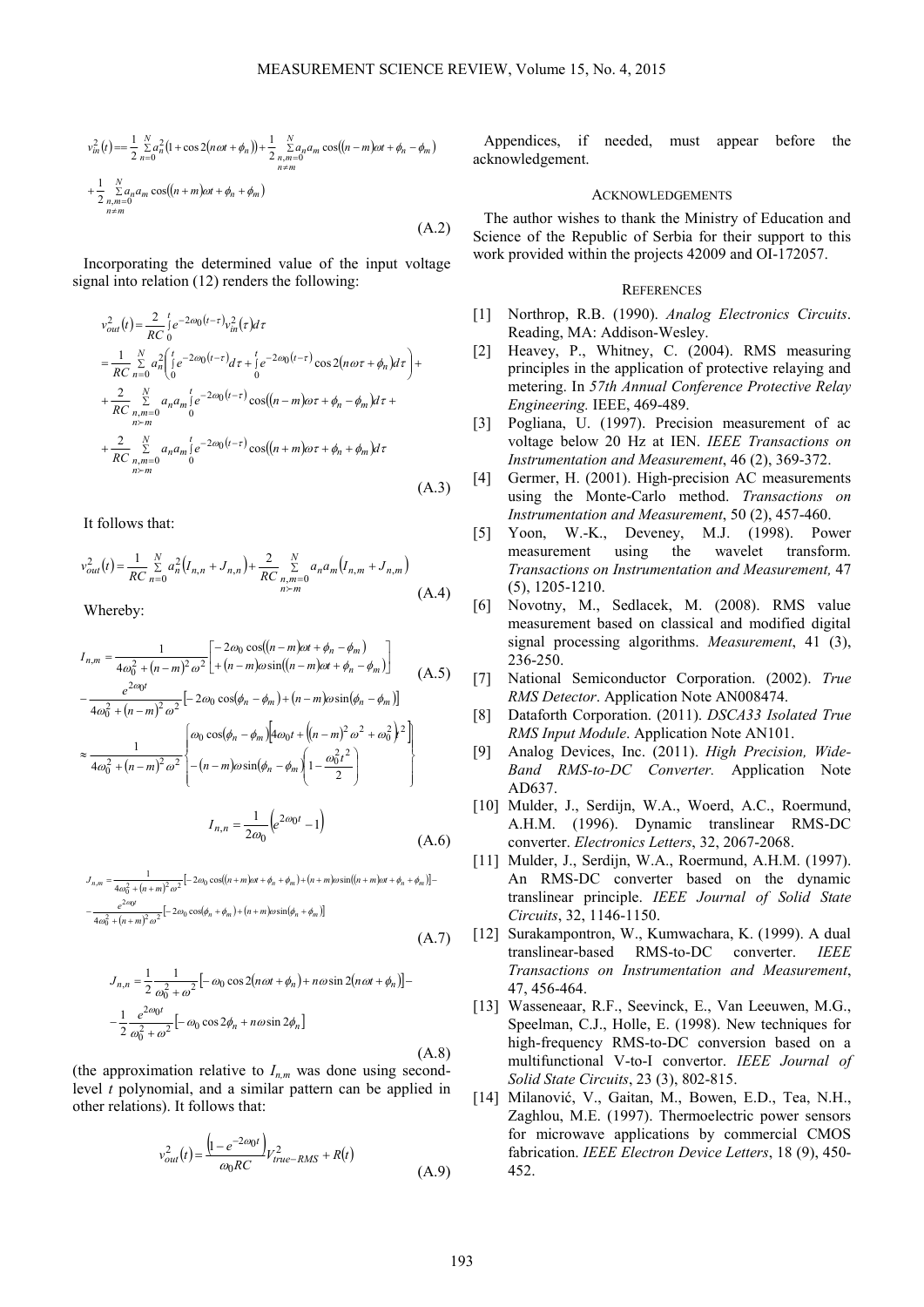- [15] Petrović, P., Župunski, I. (2013). RMS detector of periodic, band-limited signals based on usage of DO-CCIIs. *Measurement*, 46 (9), 3073-3083.
- [16] Yu, C., Wu, C.L., Kshattry, S., Yun, Y.H., Cha, C.Y., Shichijo, H., Kenneth, K.O. (2012). Compact, high impedance and wide bandwidth detectors for characterization of millimeter wave performance. *IEEE Journal of Solid State Circuits*, 47 (10), 2335- 2343.
- [17] Kaewdang, K., Kumwachara, K., Surakampontorn, W. (2009). A translinear-based true RMS-to-DC converter using only npn BJTs. *AEU - International Journal of Electronics and Communications*, 63 (6), 472–477.
- [18] Farshidi, E., Asiaban, H. (2012). A new true RMS-to-DC converter using up-down translinear loop in CMOS technology. *Analog Integrated Circuits and Signal Processing*, 70 (3), 385-390.
- [19] Zhou, Y., Chia, M.Y.W. (2008). A low-power ultrawideband CMOS true RMS power detector. *IEEE Transactions on Microwave Theory and Techniques,*  56 (5), 1052-1058.
- [20] Yin, Q., Eisenstadt, W.R, Fox, R.M., Zhang, T. (2005). A translinear RMS detector for embedded test of RF ICs. *IEEE Transactions on Instrumentation and Measurement*, 54 (5), 1708-1714.
- [21] Klahn, G. (1999). True RMS power detection with high dynamic range. In *IEEE MTT-S International Microwave Symposium Digest*, 13-19 June 1999. IEEE, vol. 4, 1773–1776.
- [22] Zhang, T., Eisenstadt, W.R., Fox, R.M., Yin, Q. (2006). Bipolar microwave RMS power detectors. *IEEE Journal of Solid State Circuits,* 41 (9), 2188- 2192.
- [23] Yuce, E., Minaei, S., Tokat, S. (2007). Root-meansquare measurement of distinct voltage signals. *IEEE Transactions on Instrumentation and Measurement*, 56 (6), 2782-2787.
- [24] Abulma'atti, M.T. (2009). Improved analysis of implicit RMS detectors. *IEEE Transactions on Instrumentation and Measurement,* 58 (3), 502-505.
- [25] Lopez-Martin, A.J., Calosena, A. (2001). A currentmode RMS-DC converter for very low-voltage applications. In *8th IEEE International Conference on Electronics, Circuits and Systems*, 2-5 September 2001. IEEE, vol. 1, 425-428.
- [26] Koton, J., Herencsar, N., Vrba, K. (2011). Current and voltage conveyors in current and voltage-mode precision full-wave rectifiers. *Radioengineering*, 20 (1), 19-24.
- [27] Taotao, Y., Hui, W., Jinbo, L., Jianjun, Z. (2013). A digitally calibrated CMOS RMS power detector for RF automatic gain control. *Journal of Semiconductors*, 34 (3), 1-7.
- [28] Thanachayanont, A. (2014). Design of a low-power wide dynamic range CMOS RF power detector. *International Journal of Electronics Letters*, DOI:10.1080/00207217.2014.917717.
- [29] Valdes-Garcia, A., Venkatasubramanian, R., Srinivasan, J., Silva-Martinez, R., Sánchez-Sinencio, E. (2005). A CMOS RF RMS detector for built-in testing of wireless transceivers. In *23rd IEEE VLSI Test Symposium*, 1-5 may 2005. IEEE, 249-254.
- [30] Kaewdang, K., Kumwachara, K., Surakampontorn, W. (2004). A simple wide-band CMOS based true rms-todc converter. *International Journal of Electronics*, 91 (7), 407-420.
- [31] Farshidi, E., Sayedi, S.M. (2007). A micropower multi decade dynamic range current-mode true RMS-to-DC converter. In *IEEE Northeast Workshop on Circuits and Systems (NEWCAS 2007)*, 5-8 August 2007. IEEE, 1493-1496.
- [32] Shaterian, M., Twigg, C., Azhari, J. (2014). MTLbased implementation of current-mode CMOS RMSto-DC converters. *International Journal of Circuit Theory and Applications*, 43 (6), 793-805.
- [33] Tangsrirat, W. (2007). Current-tunable current-mode multifunction filter based on dual-output currentcontrolled conveyors. *AEU - International Journal of Electronics and Communications*, 61, 528–533.
- [34] Chien, H.C., Wang, J.M. (2013). Dual-mode resistorless sinusoidal oscilator using single CCCDTA. *Microelectronics Journal*, 44, 216-224.
- [35] Silapan, P., Siripruchyanun, M. (2011). Fully and electronically controllable current-mode Schmitt triggers employing only single MO-CCCDTA and their applications. *Analog Integrated Circuits and Signal Processing*, 68 (1), 111-128.
- [36] Silapan, P., Chanapormma, C. (2011). A temperatureinsensitive simple current-mode multiplier/divider employing only multiple-output CDTA, *ACEEE. International Journal on Electrical and Power Engineering*, 2 (3), 42-45.
- [37] Lahiri, A., Chowdhury, A. (2011). Four quadrant analog multiplier using dual-current-controlled current differecing buffered amplifier. *Journal of Circuits, Systems, and Computers*, 20 (2), 223-231.
- [38] Pisutthipong, N., Siripruchyanun, M. (2009). A novel simple current-mode multiplier/divider employing only single multiple-output current controlled CTTA. In *TENCON 2009 - IEEE Region 10 Conference*, 23- 26 January 2009. IEEE, 1-4.
- [39] Tangsrirat, W., Pukkalanun, T., Mongkolwai, P., Surakampontorn, W. (2011). Simple current-mode analog multiplier, divider, square-rooter and squarer based on CDTAs. *AEU - International Journal of Electronics and Communications*, 65 (3), 198-203.
- [40] Fabre, A., Saaid, F., Wiest, F., Boucheron, C. (1996). High frequency application based on a new current controlled conveyor. *IEEE Transactions on Circuits and Systems I*, 43 (2), 82-91.
- [41] Minaei, S., Sayin, O.K., Kuntman, H. (2006). A new CMOS electronically tunable current conveyor and its application to current-mode filters. *IEEE Transactions on Circuits and Systems I*, 53 (7), 1448-1457.